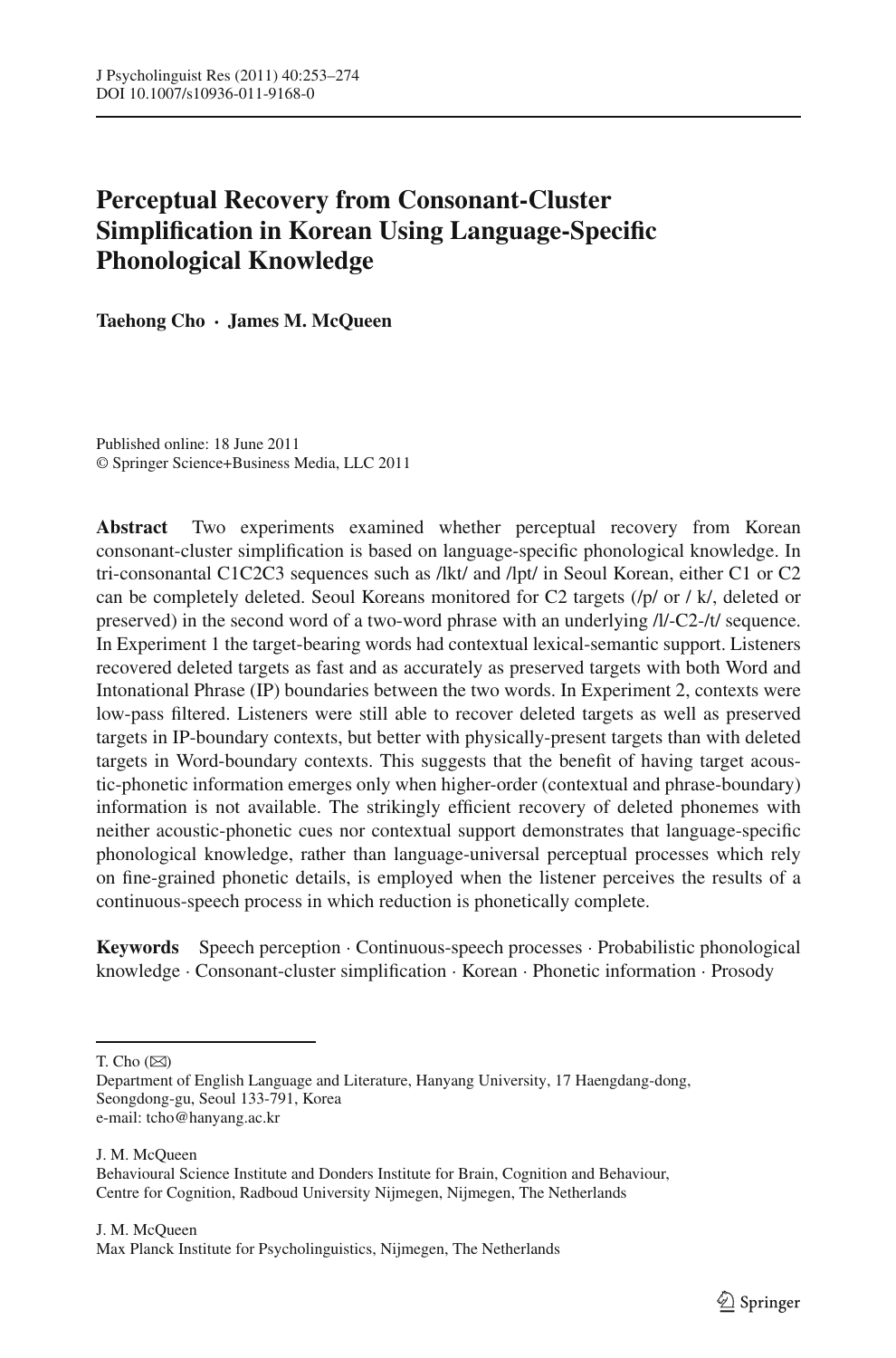## **Introduction**

To recognize spoken words, listeners must map acoustic-phonetic patterns onto phonological representations in the mental lexicon. This mapping is already very complex when the sur-face patterns correspond faithfully to the underlying representations (see [McQueen 2007](#page-20-0) for review). Frequently, however, this mapping becomes even more complex—in cases where there is no one-to-one correspondence between surface realizations and words' citation forms. Several processes which operate during the production of continuous speech, especially when it is fast and casual, can alter how sounds in words are realized. They include reduction [\(Kohler](#page-20-1) [2000](#page-20-1); [Mitterer and Ernestus 2006;](#page-20-2) [Mitterer and McQueen 2009](#page-20-3)[\),](#page-21-0) [epenthesis](#page-21-0) [\(](#page-21-0)van Donselaar et al. [1999\)](#page-21-0), and liaison [\(Spinelli et al. 2003\)](#page-21-1). Many of them are variable (i.e., not mandatory): They occur more often in some speech styles or words. How do listeners recover speakers' intended words when the sounds in those words have been mangled by continuous-speech processes?

One answer to this question is that listeners have knowledge about these processes, and thus, during recognition, can recover from adjustments that speakers made during production. A widely-studied process has been assimilation. In place assimilation in English, for example, words ending with coronal consonants (e.g., the /t/ in *late*) can sound like they end with a velar consonant when followed by a word beginning with a velar (e.g., *late cruise* sounding like *lake cruise*). Listeners can nonetheless recognize an assimilated word, but [only](#page-19-0) [if](#page-19-0) [it](#page-19-0) [appears](#page-19-0) [with](#page-19-0) [a](#page-19-0) [following](#page-19-0) [context](#page-19-0) [which](#page-19-0) [licenses](#page-19-0) [the](#page-19-0) [assimilation](#page-19-0) [\(](#page-19-0)Coenen et al. [2001](#page-19-0); [Gaskell and Marslen-Wilson 1996,](#page-19-1) [1998](#page-19-2); [Gow 2001](#page-19-3), [2002](#page-19-4)). This suggests that phonological knowledge about place assimilation can be used to recover from its effects. [Gaskell and Marslen-Wilson](#page-19-1) [\(1996\)](#page-19-1), for example, proposed a process of phonological inference.

Another answer, however, is that listeners can find remnants of the speaker's intentions in the acoustics; that is, the speech-production mangle does not completely destroy the components of the underlying message. Place assimilation in English, for example, can be phonetically incomplete, such that an assimilated consonant may maintain some of its identity (e.g., the final consonant in *late*, when assimilated before *cruise*, has some velar and some coronal features). Listeners are sensitive to these fine-grained differences, and can use them in lexical disambiguation (e.g., distinguishing between *late* and *lake*; [Gow 2002](#page-19-4)).

Given these acoustic signatures, it is possible that listeners could recover from continuous-speech phenomena without recourse to phonological knowledge. Participants listening to a language they are unfamiliar with can indeed show the same perceptual sensitivity to the r[esults](#page-20-5) [of](#page-20-5) [assimilation](#page-20-5) [as](#page-20-5) [native](#page-20-5) [speakers](#page-20-5) [of](#page-20-5) [that](#page-20-5) [language](#page-20-5) [\(Gow and Im 2004;](#page-20-4) Mitterer et al. [2006](#page-20-5)). Language-universal perceptual processes can thus operate on the acoustic evidence to retrieve underlying sounds. Differences in perception between native and nonnative listeners in other studies nevertheless suggest that language-specific knowledge is used to deal with assimilation [\(Otake et al. 1996;](#page-20-6) [Weber 2001\)](#page-21-2). An important issue, therefore, is to establish when phonological knowledge is or is not used to recover from the effects of continuous-speech processes.

When a tri-consonantal sequence C1C2C3 in Korean occurs in a word-form due to morpheme concatenation, C1 or C2 can be deleted, especially when C1 is /l/ as in /lkt/ and /lpt/ clusters [\(Cho 1999;](#page-19-5) [Kim-Renaud 1976](#page-20-7)). The entire segment can be eliminated during consonant-cluster simplification [\(Cho 1999](#page-19-5); [Cho and Kim 2009\)](#page-19-6), leaving no residual phonetic cues to the underlying segment. A corpus study by [Cho and Kim](#page-19-6) [\(2009\)](#page-19-6) reported that speakers of Seoul Korean produced all three variants (with C1 or C2 deleted or both preserved) of /lkt/ and /lpt/ clusters, among which C2-deleted variants with no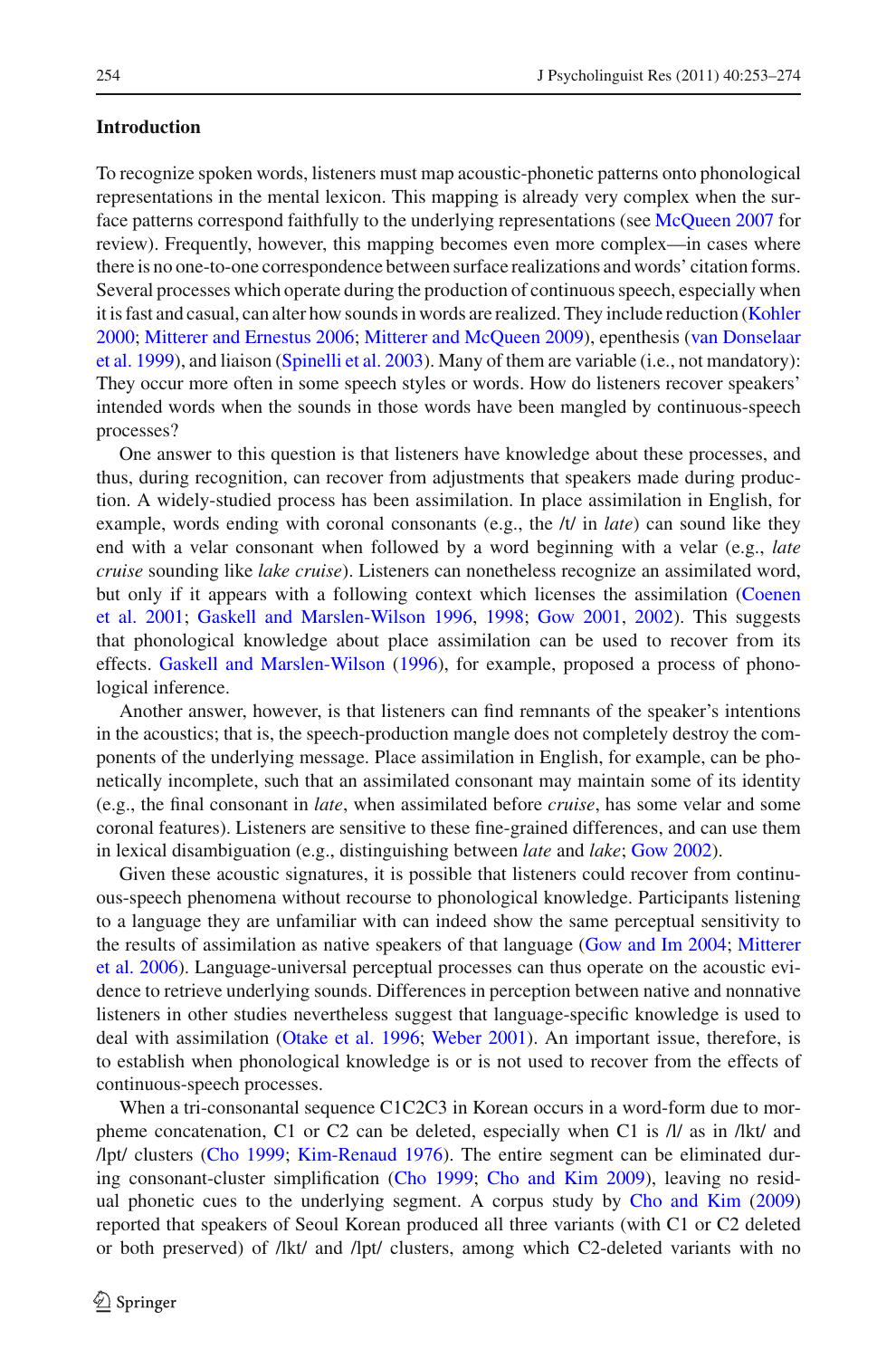residual phonetic information occurred more than 50% of the time and C1-deleted (therefore C2-preserved) variants 17.8% of the time. Cho and Kim suggested that both C2-deleted and C2-preserved simplified forms are phonologically permissible in Seoul Korean, showing intra-dialectal variation of cluster simplification. Successful recovery of a completely missing segment in a simplification environment is therefore likely to rely on knowledge about the phonological process (i.e., either C1 or C2 may be deleted), without reference to residual phonetic information. We tested here whether Korean listeners can indeed recover from consonant-cluster simplification especially when there are no fine phonetic remnants of the underlying phonemes, and hence the hypothesis that listeners deal with the effects of continuous-speech processes, at least in part, by using language-specific phonological knowledge.

Perceptual recovery from Korean consonant-cluster simplification, however, may not depend solely on language-specific phonological knowledge. Listeners may also use contextual lexical[-semantic](#page-19-7) [information](#page-19-7) [to](#page-19-7) [infer](#page-19-7) [what](#page-19-7) [the](#page-19-7) [simplified](#page-19-7) [word](#page-19-7) [is](#page-19-7) [\(see](#page-19-7) [e.g.,](#page-19-7) Dahan and Tanenhaus [2004](#page-19-7); [Mattys et al. 2005;](#page-20-8) [Tyler and Wessels 1983](#page-21-3)). Once the intended word has been inferred, recovery of the deleted phoneme could proceed without recourse to phonological knowledge about the consonant-cluster simplification process itself. We therefore tested the phonological knowledge hypothesis in two phoneme-monitoring experiments in which the critical stimuli were presented either with or without contextual lexical-semantic support. In both experiments we presented Seoul Korean listeners with two-word utterances. The first word either was an acoustically clear token (Experiment 1) or was acoustically filtered (Experiment 2). The second word contained an underlying tri-consonantal sequence and the target (either  $/p/$  or  $/k/$ ) was C2. The sequence was presented with C2 deleted (C1 and C3 were still present) or with C2 preserved (C1 was deleted, but C3 was preserved).

In Experiment 1, we examined how listeners would process simplified forms of consonant cluster simplification with contextually-driven lexical-semantic information available in the stimuli, as in a phrase *not*<sup>h</sup>i-lil ilk-talato ('although reading the notebook'). The preceding contextual word  $(not^h i$ -*lil*, 'notebook-Accusative') was semantically related to the target-bearing word ( $\hat{i}$ **lk**-t $\hat{i}$ **l**ato, 'to read-conjunction'). Given that listeners generally process simplified forms in context, we first tested how efficiently listeners would restore deleted phonemes as compared to physically-present phonemes in such an environment. In Experiment 2, the preceding contextual information was removed by low-pass filtering, so that we could test whether listeners would still be able to retrieve underlying representations of deleted phonemes efficiently even when both higher-order contextual support and lower-order acoustic-phonetic segmental cues are absent from the input.

Across the two experiments, we also tested a more specific hypothesis about the role of phonetic versus higher-order information in the perception of preserved versus deleted phoneme targets: Is perception of a deleted phoneme just as good as perception of a preserved phoneme? On the one hand, given that physically-present (preserved) targets carry direct acoustic-phonetic cues to consonant identity, listeners might be expected to detect physically-present phonemes more efficiently than physically-absent (deleted) phonemes. On the other hand, although deleted phonemes lack acoustic-phonetic segmental cues, higher-order information such as contextual and phonological information could be enough to match the benefit of the acoustic-phonetic cues in physically-present targets. [Mattys et al.](#page-20-8) [\(2005\)](#page-20-8) indeed suggested that, in lexical segmentation, when different levels of information are available, higher-order information (e.g., lexicality and semantic and syntactic context) is weighted more than sublexical information (e.g., segmental information). If this is the case in the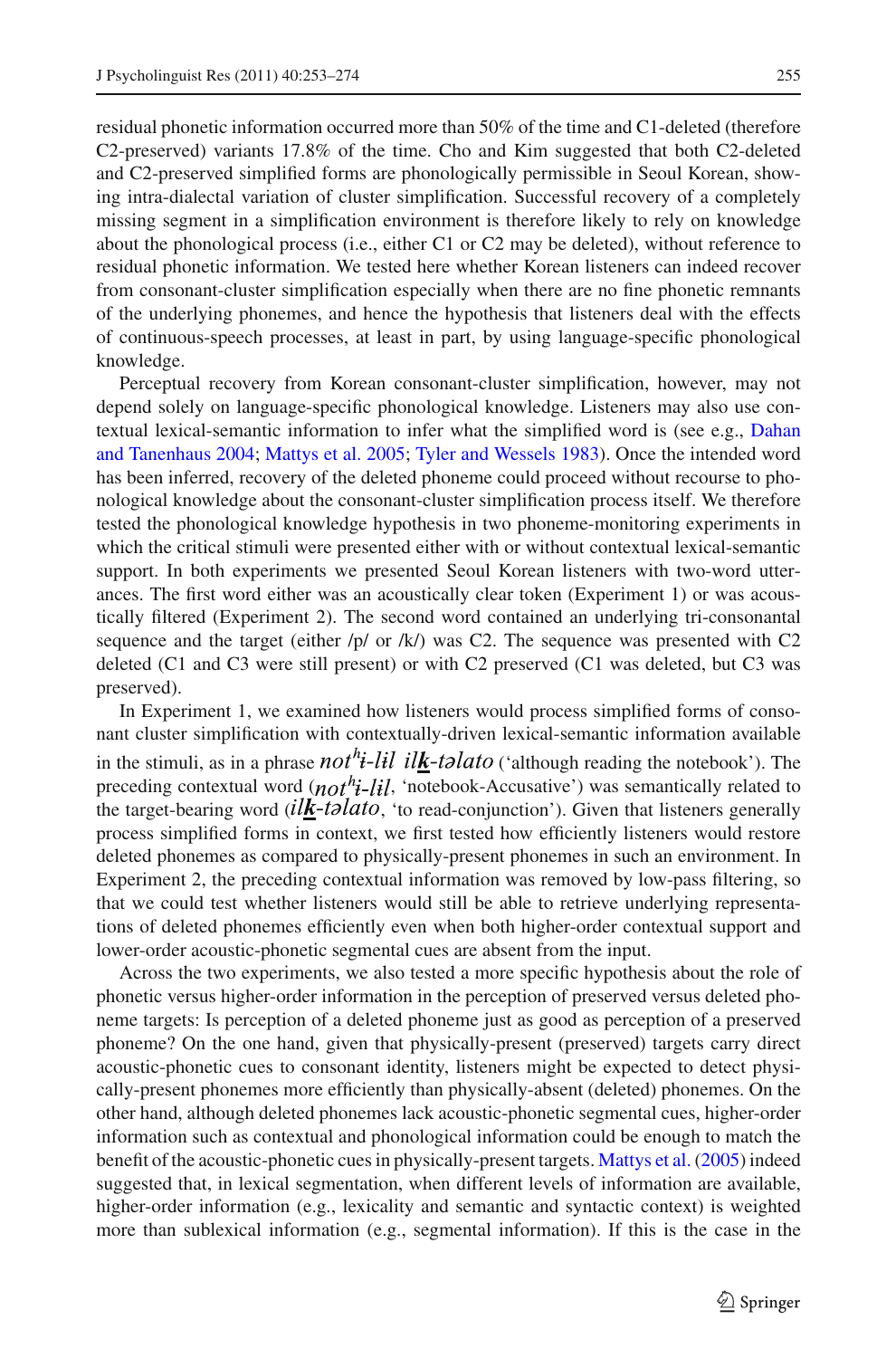processing of simplified consonant clusters in Korean, listeners should detect physicallyabsent phonemes as efficiently as physically-present phonemes, especially in Experiment 1 when both contextual and phonological information are available. However, if phonological information alone is sufficient for listeners to be able to recover from simplification, they should detect phonemes as easily when they are deleted as when they are preserved even without contextual support, as in Experiment 2.

We also tested whether phoneme monitoring efficiency is conditioned by the size of the prosodic boundary before the target-bearing word. [Christophe et al.](#page-19-8) [\(2004](#page-19-8)), in word and phoneme monitoring tasks in French, found that lexical access was faster when words (e.g., *chat*, cat) appeared in two-word sequences (e.g., *chat grincheux,* lit. cat grumpy) which spanned Pho[nological](#page-19-9) [Phrase](#page-19-9) [boundaries](#page-19-9) [than](#page-19-9) [in](#page-19-9) [sequences](#page-19-9) [within](#page-19-9) [a](#page-19-9) [single](#page-19-9) [Phonological](#page-19-9) [Phrase.](#page-19-9) Cho et al. [\(2007](#page-19-9)) found that word recognition was facilitated when phonetic cues to an Intonational Phrase (IP) boundary strengthened the evidence about the location of a critical word boundary. In a study of artificial language learning by Korean listeners, [Kim](#page-20-9) [\(2003,](#page-20-9) [2004\)](#page-20-10) showed that lexical segmentation was facilitated when acoustic cues signaled prosodic phrase boundaries (Accentual-Phrase boundaries; these are intermediate-level prosodic boundaries in Korean; [Jun 1993](#page-20-11), [2000](#page-20-12)[\).](#page-20-13) [More](#page-20-13) [recently,](#page-20-13) [in](#page-20-13) [a](#page-20-13) [word-spotting](#page-20-13) [experiment](#page-20-13) [in](#page-20-13) [Korean,](#page-20-13) Kim and Cho [\(2009\)](#page-20-13) showed that Korean listeners benefited from the presence of a larger prosodic boundary (i.e., an IP boundary) in lexical segmentation. Listeners may thus be able to detect targets more readily when target-bearing words appear at a larger prosodic boundary. The materials were therefore realized with either an IP or a phrase-internal Word boundary between the words.

Finally, the present study tested whether listeners treat /k/ and /p/ differently. It has been suggested in the phonological literature that some sounds are perceptually more robust than others, due to intrinsically different acoustic-phonetic properties, and that such differences may constrain certain aspects of the sound patterns of the world languages [\(Flemming 1995;](#page-19-10) [Hayes et al. 2004;](#page-20-14) [Hume and Johnson 2001](#page-20-15); [Jun 1995,](#page-20-16) [2004](#page-20-17); [Steriade 1999,](#page-21-4) [2001](#page-21-5)). For example, according to the listener-oriented production hypothesis [\(Jun 1995](#page-20-16), [2004;](#page-20-17) and see references therein), speakers make more effort to preserve sounds with more robust acoustic cues, and they do this for the listener's benefit. This speech-production effect has been suggested as an explanation for the cross-linguistic tendency that velars undergo phonological alterations less often than labials or alveolars: Velars are perceptual more salient (presumably with compactness and convergence of F2 and F3 as well as a comparatively long formant transition due to sluggishness of the tongue body movement) than labials or alveolars, such that speakers preserve /k/ for the listener's benefit, and listeners in turn take advantage of [that.](#page-19-11)

Cho and McQueen [\(2008](#page-19-11)) created phonologically illegal assimilatory cases in Korean in which  $/k$  and  $/p$  were illegally assimilated to the following  $/t/$ , and tested whether listeners would react differently to assimilated /k/ versus /p/, relative to the unassimilated /k/ and /p/. Their results showed that detection speed and accuracy were higher for the physically-present /k/ than for the physically-present /p/, relative to their assimilated counterparts, suggesting that listeners indeed benefited more from the acoustic-phonetic properties of /k/ than from those of  $/p/$ . The stimuli in the present study also contained  $/k/$  and  $/p/$  which were either physically present or absent. If /k/ carries more robust acoustic phonetic cues than /p/ does, and listeners benefit more from the presence of a /k/ than from the presence of a /p/, detection of physically-present /k/ (relative to deleted /k/) should be easier than detection of physically-present /p/ (relative to deleted /p/).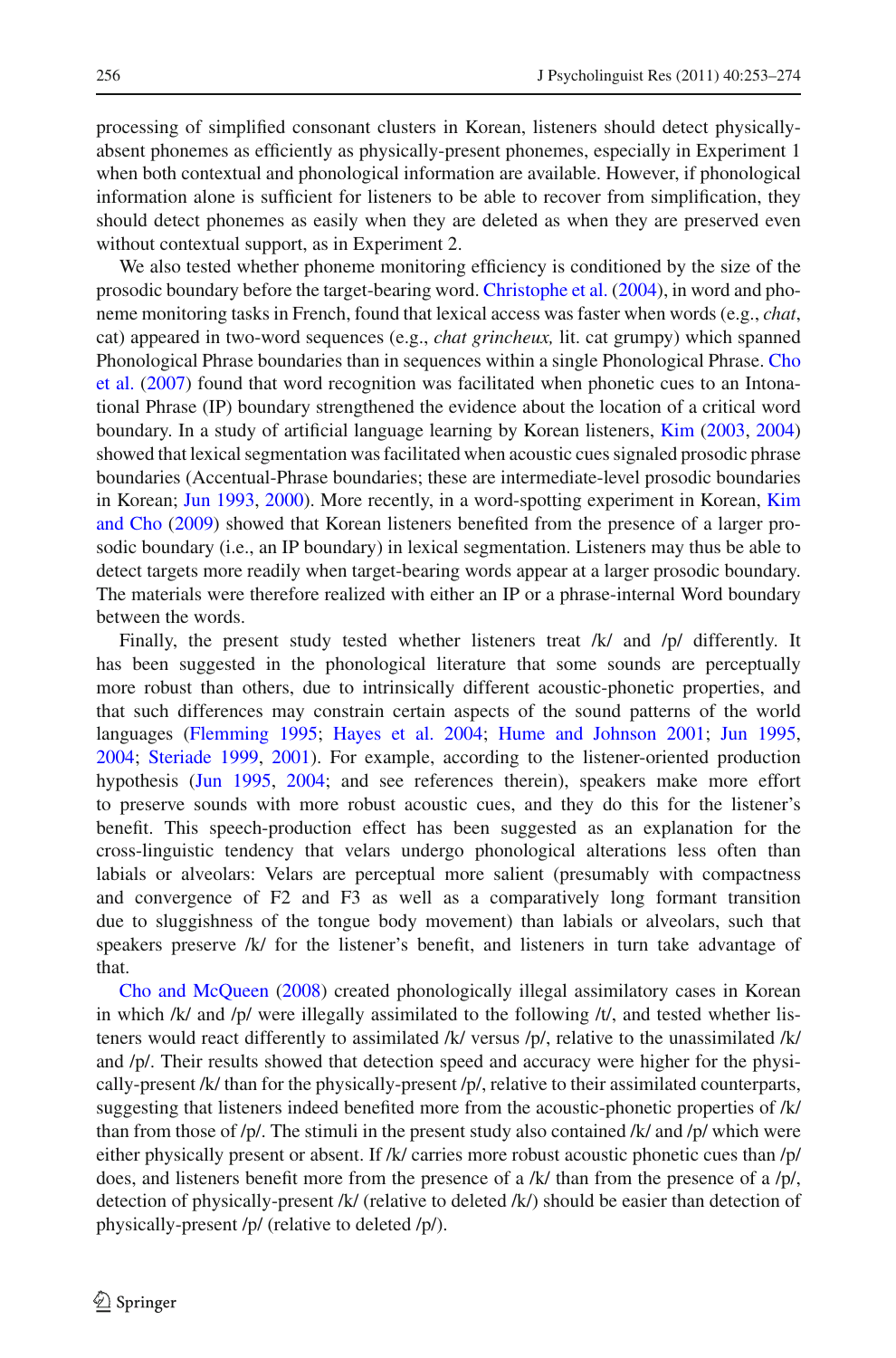# **Experiment 1**

In this experiment, we examined how listeners recover underlying representations of physically-absent (deleted) phonemes due to consonant cluster simplification with contextuallydriven lexical-semantic information available in the stimuli.

# Method

# *Participants*

Ninety-six students at Hanyang University, Seoul, were paid to participate. They were all native speakers of Korean, who had all been taught English as a second language during secondary education.

# *Materials*

The target phoneme in experimental trials was always the second member of the complex coda (C1C2) in the first syllable of the second word of a two-word utterance (e.g., for /p/, sija-ka nəl**p**-təlato 'although the view is wide'; for /k/, konki-ka malk-təlato, 'although the air is clear'; note that '-' refers to a morpheme boundary, and that the words are specified phonemically with IPA transcriptions). In these trials C1 was always /l/, and C3 (the initial consonant of the second morpheme) was always  $/t/$ . Six words served as  $/p/$ -bearing and eight as /k/-bearing test words, yielding a total of 14 test words. The full set, which consists of all lexical sequences in Korean meeting the required constraints that we could find, is in the Appendix.

Another 14 two-word sequences were constructed as foils which had no instances of the specified target (thus no response was required). The second words in the foil sequences were the same as the test words but the first (preceding) words were different from those used in the experimental items. The presence of these foils prevented participants from predicting reliably whether a given trial would contain a target. The foil trials always appeared later in the experiment than their corresponding experimental trials with the same word, so that they would not influence the listener's performance on the experimental items. Furthermore, 20 fillers and 20 filler foils (again two-word phrases) were constructed with tri-consonantal sequences not used in the test words.

In total, there were 68 trials with /p/ and /k/ as targets (34 target-present and 34 foil trials). All targets occurred in similar contexts in terms of prosodic boundaries and target locations. Finally, 15 practice items were constructed. The practice items included both C2-deleted and C2-preserved items with consonant clusters not used in the test words.

Materials were recorded in a sound-damped booth by a male native Korean speaker. IP renditions were obtained by instructing the speaker to produce the stimuli naturally and comfortably. For Word boundary renditions, the speaker was asked to connect the two words as if forming a single unit. Each test sentence was read several times, with either an IP boundary or a phrase-internal Word boundary between the two words. The prosodic boundaries (IP vs. Word) of the spoken stimuli were transcribed by two trained Korean phoneticians (one of them was the first author). Among those tokens that were agreed by the transcribers to meet the intended prosodic boundary conditions, the best token of each stimulus (the one that was perceived to be most naturally pronounced as intended) was chosen for use in the experiments.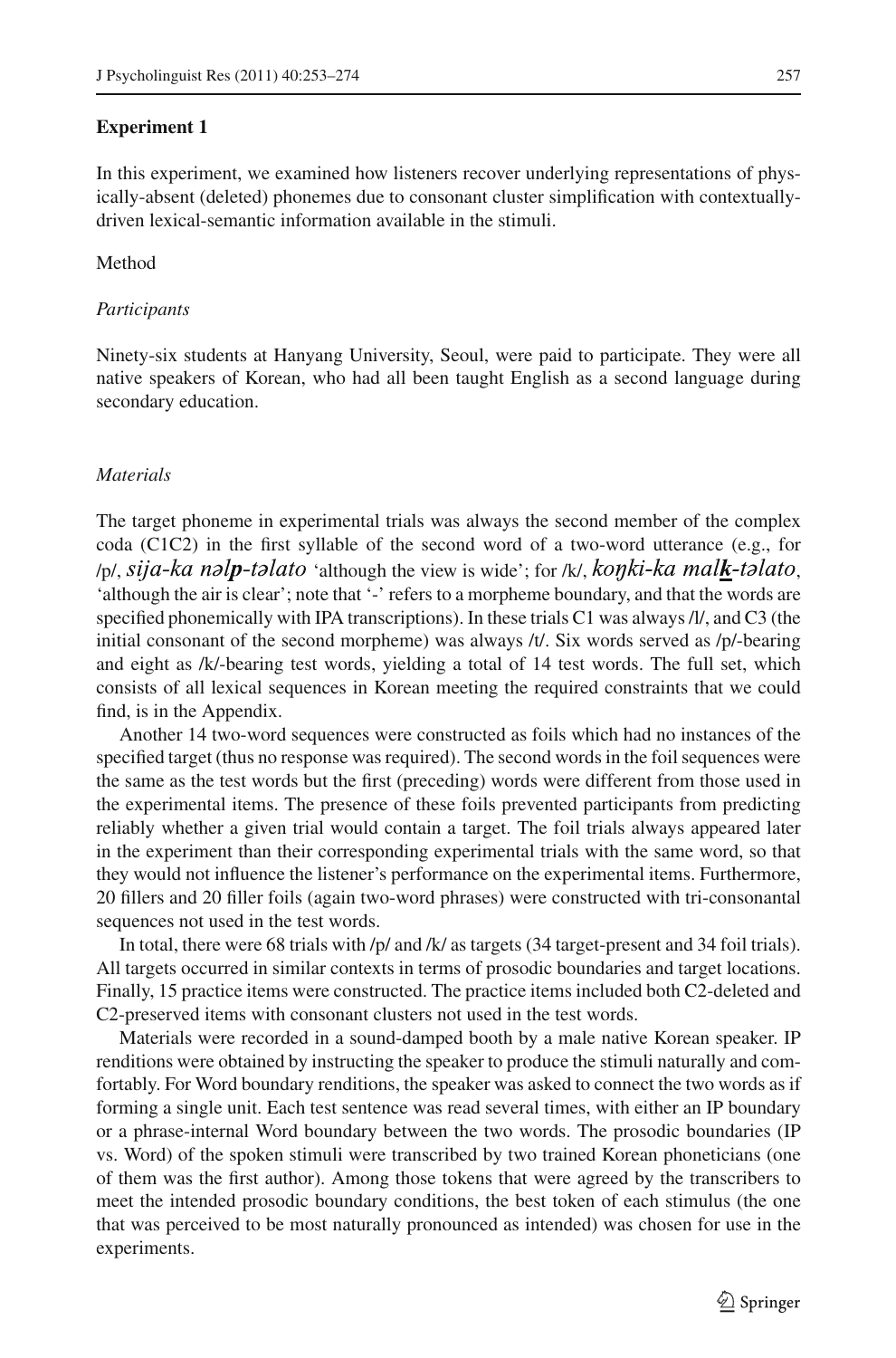Note that, in Korean, C3 (/t/) is always released into the following vowel, while C2 (/p/ or /k/) is never released. Therefore, it was either entirely absent (in the C2-deleted condition), or unreleased [\(in](#page-19-12) [the](#page-19-12) [C2-preserved](#page-19-12) [condition\),](#page-19-12) [as](#page-19-12) [appropriate](#page-19-12) [for](#page-19-12) [coda](#page-19-12) [stops](#page-19-12) [in](#page-19-12) [Korean](#page-19-12) [\(](#page-19-12)Cho and McQueen [2006](#page-19-12)). C2 targets, when preserved, were therefore cued primarily by acoustic information, especially formant transitions, in the preceding vowels. Given that it was critical for the present study to obtain completely deleted C2 forms, three steps were taken.

First, the speaker read two scripts, one with the target-bearing words written with C2 deleted, and one with C2 preserved (C1-deleted). That is, the target-bearing words were intentionally misspelled as either C2-deleted or C1-deleted (C2-preserved) forms in order to induce the speaker to pronounce completely deleted forms without being influenced by the written underlying consonant (C1 or C2) that was not to be pronounced. Since the Korean alphabet (*Hangul*) is phonologically fully transparent, the use of such scripts ensured that the speaker pronounced the test words as intended. Second, two trained Korean phoneticians examined the recorded C2-deleted variants, and reported that the selected C2-deleted variants did not contain any perceptual phonetic remnants of the underlying C2. Third, we checked that the C2s in the C2-deleted variants were completely deleted by running an auditoryperceptual pretest with a two-alternative forced choice (2AFC) task.

# *Pretest*

## *Materials*

Test items contained only a part of each C2-deleted VC1C3V sequence. That part consisted of only the second half of the preceding vowel, then the C1C3 sequence, and then the first half of the following vowel.<sup>[1](#page-5-0)</sup> The excised parts therefore included the critical portions, especially the preceding vowel and the liquid /l/ (C1), which would contain acoustic-phonetic information for the deleted C2, if it were to exist, but without lexical/contextual support. (Recall that, in Korean, syllable-final stops are never released, and therefore their acoustic manifestation is [primarily](#page-19-12) [reflected](#page-19-12) [in](#page-19-12) [formant](#page-19-12) [transitions](#page-19-12) [in](#page-19-12) [the](#page-19-12) [surrounding](#page-19-12) [vowels;](#page-19-12) [e.g.,](#page-19-12) Cho and McQueen [2006\)](#page-19-12). The auditory stimuli were excised from all 28 test items (6 /p/-deleted and 8 /k/-deleted items, each with IP and Word boundaries).

# *Procedure*

Thirty Seoul Korean undergraduate students (other than those who participated in the main experiment) participated in the pretest. They were asked to choose whichever of the two consonants, /p/ or /k/, they thought could possibly be present between the two consonants C1 and C3 in each VC1C3V sequence. The stimuli were presented through headphones using NESU experimental control software. On each trial, the subject heard the critical part twice (with a 500ms inter-stimulus interval) and had to press a response button labeled either /p/  $({^{\circ}\mathsf{H}}')$  or /k/ ( $\check{}}$ ). So that the total number of /p/ targets and /k/ targets would be the same, the trials were repeated three times for the /p/-deleted variants and four times for the /k/-deleted variants, yielding 96 trials. The inter-trial interval was 4 s.

<span id="page-5-0"></span><sup>&</sup>lt;sup>1</sup> In several cases it was difficult to excise exactly the second half of V1 because the boundary between the vowel and the following sonorant /l/ (C1) was hard to distinguish. Given that the tokens which were relatively easy to segment into V1 and C1 showed approximately a two-to-one ratio between V1 and C1, we decided in the more difficult cases to excise the part including the second two-thirds of the entire V1C1 sonorant sequence.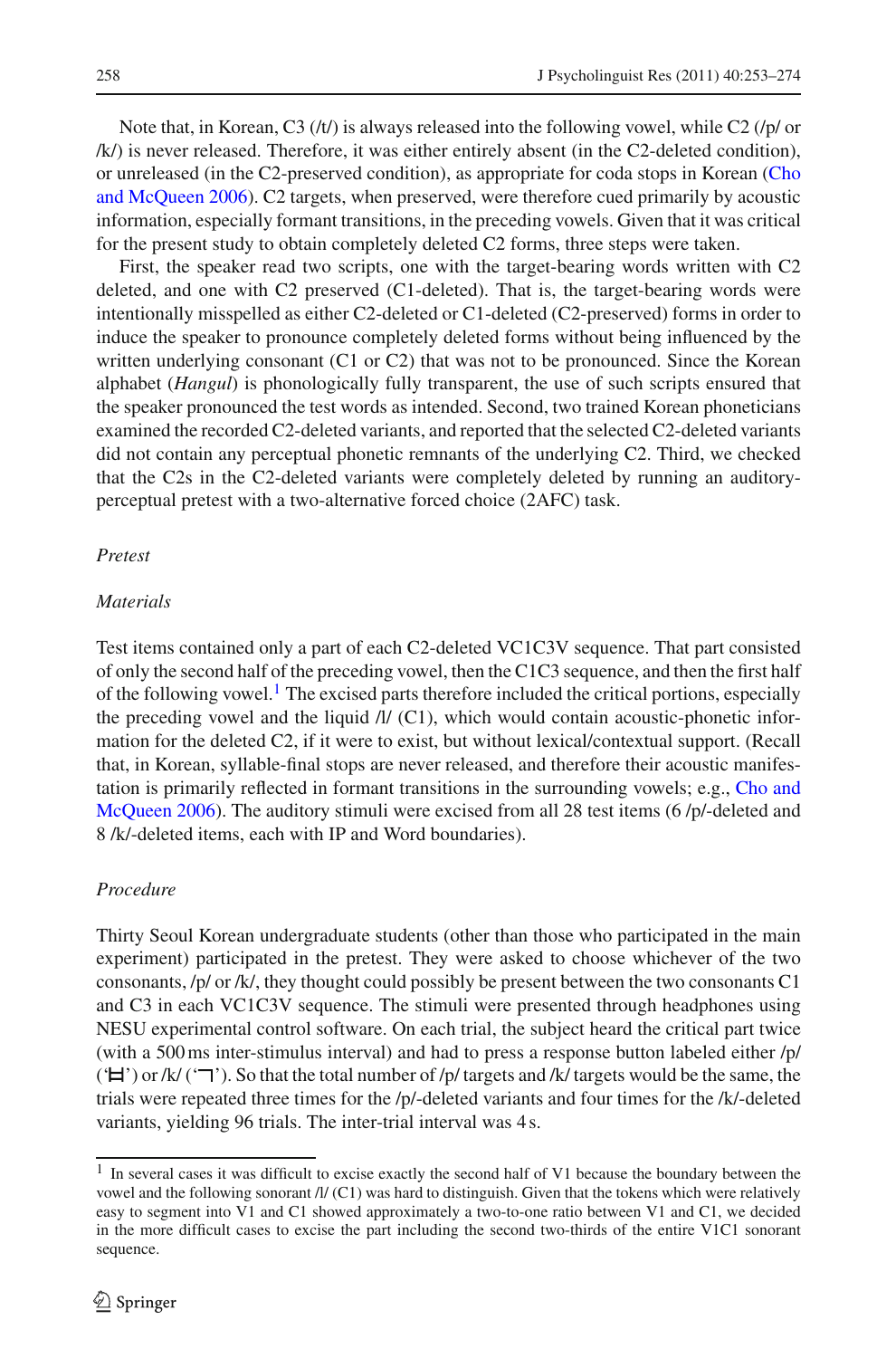## *Results*

A series of chance-level one-sample t-tests were conducted separately for /p/ and /k/ targets in each of the IP and Word conditions. Listeners performed the task at chance level, as revealed in both by-subjects and by-items analyses (all differences from  $0.5$  at  $p > 0.1$ ). The mean percent correct accuracies were  $50.9\%$  (s.e., 1.4) and  $50.3\%$  (s.e., 1.7) for /k/ and /p/ targets in the IP condition and 49.0% (s.e., 2.0) and  $51.1\%$  (s.e., 2.1) for /k/ and /p/ targets in the Word condition. This suggests that the deletion of C2 was complete. The materials did not contain any acoustic residuals of the C2-deleted phonemes that could be used by listeners at the auditory level. Repeated measures ANOVAs with Boundary (IP vs. Word) and Consonant (/k/ vs. /p/) as between-subject factors also showed no significant main effects or interactions (Boundary: F1*(*1*,* 29*) <* 1*,* F2*(*1*,* 12*) <* 1; Consonant F1*(*1*,* 29*) <* 1*,* F2*(*1*,* 12*) <* 1). This confirmed that the auditory materials used in the present study were neutral, with no acoustic-perceptual bias toward any particular target in either condition.

## *Procedure*

Participants in the main experiment were divided into four groups of 24. Two groups were presented with the IP-boundary and two with the Word-boundary materials. Two lists were constructed for each prosodic boundary condition, with the C2 deletion condition (C2-deleted or C2-preserved) counterbalanced over the two lists. One group of listeners within each prosodic boundary condition heard each list. Each listener heard all fillers and one version of each of the test words, but never both the C2-deleted and C2-preserved form of the same test item.

The participants' task was to detect pre-specified target phonemes, which they were told would occur, if at all, within the first syllable of the second word in each utterance. Targets were printed in *Hangul* for 1 s on a computer screen:  $\boldsymbol{\Box}$  (p) and  $\boldsymbol{\Box}$  (k). Each spoken stimulus began immediately after the visual target disappeared. A new target was presented prior to each stimulus. Participants were instructed to press a button as fast and as accurately as possible when they detected a target. Response latencies relative to the offset of the C1C2 sequence (i.e., the end of the stop closure for C3  $/t$ ) and errors were recorded. (Since targets were not physically present in the C2-deleted condition, C3 was used as a consistent alignment point for measuring latency).

In order to ensure that the speaker had reliably produced utterances with Word and IP boundaries, we measured the duration of the vowel of the preboundary syllable, as phrasefinal lengthening is one of the most reliable phonetic signatures of a prosodic boundary (e.g., for English, [Edwards et al. 1991](#page-19-13); [Wightman et al. 1992](#page-21-6)[;](#page-19-14) [for](#page-19-14) [Korean,](#page-19-14) [Jun 1993](#page-20-11); Cho and Keating [2001](#page-19-14); [Kim and Cho 2009\)](#page-20-13). An ANOVA showed that there was a main effect of prosodic boundary on preboundary vowel duration, showing that preboundary vowel was significantly longer before IP than Word boundary ( $F(1, 12) = 778.64$ ,  $p < 0.0001$ ; means, 221.6ms vs. 87.5ms). There were no effects of C2 deletion, C2 identity or interactions between factors on preboundary vowel duration. These results thus provided acoustic support for the IP versus Word boundary divisions that were determined by the two transcribers.

#### Results

Each subject was expected to provide at least two correct responses for either /p/ or /k/ in the C2-preserved condition. One subject failed this criterion. Table [1](#page-7-0) shows mean error rates and latencies for the remaining 95 subjects.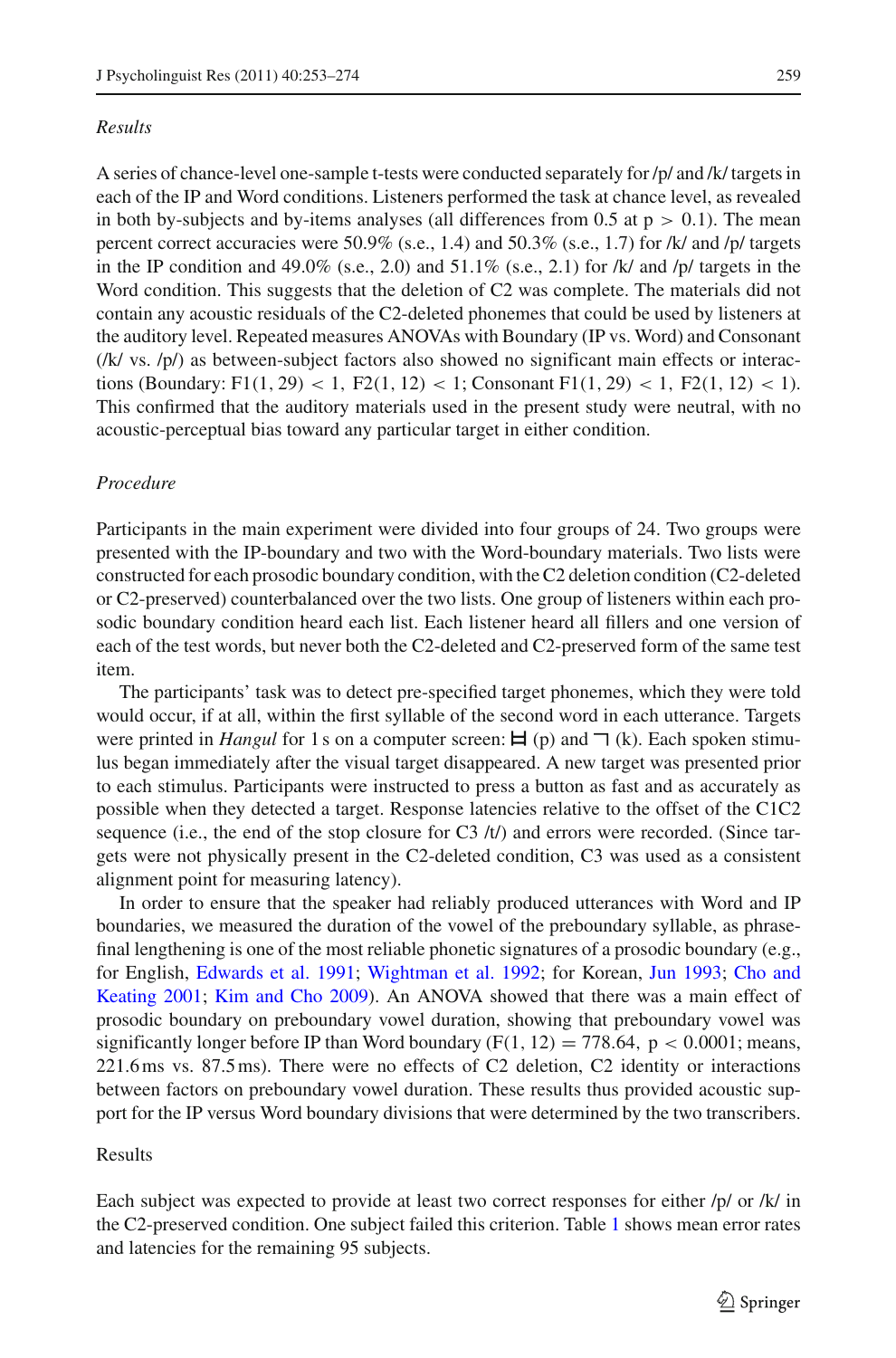| Measures     | boundary<br>Prosodic | $C2 = N$   |                                    | $C2 = /p/$ |                                    |            | Overall (/k/ & /p/ combined) |            |
|--------------|----------------------|------------|------------------------------------|------------|------------------------------------|------------|------------------------------|------------|
|              |                      | Deleted    | Preserved                          | Deleted    | Preserved                          | Deleted    | Preserved                    | Overall    |
| Error $(\%)$ |                      | 10.0(2.3)  | 10.6(2.5)                          | 20.3 (3.3) | 15.4(3.3)                          | 15.1(2.1)  | 13.1 (2.0)                   | 14.1 (1.5) |
|              | ΣÂ                   | 13.0(2.3)  | 9.9(1.9)                           | 14.6(3.2)  | 10.4(2.8)                          | 13.8(2.1)  | 10.2(2.0)                    | 12.0(1.5)  |
|              | Overall (IP & Wd     | 11.5 (1.6) | 10.3(1.6)                          | 17.4(2.3)  | 12.9(2.2)                          | 14.5(1.5)  | 11.6 (1.4)                   | 13.0(1.1)  |
|              | combined)            |            | 10.9 (1.2) (Del. & Pres. combined) |            | 15.2 (1.7) (Del. & Pres. combined) |            |                              |            |
| RT (ms)      |                      | 563 (37.0) | 611 (36.8)                         | 646 (29.4) | 706 (40.0)                         | 604 (32.1) | 632 (34.9)                   | 618(32.1)  |
|              |                      | 613 (29.4) | 643 (32.1)                         | 699 (36.4) | 706 (40.0)                         | 657 (31.7) | 674 (34.5)                   | 665(31.7)  |
|              | Overall (IP & Wd     | 588 (23.6) | 627 (24.4)                         | 673 (25.9) | 679 (28.9)                         | 630 (22.5) | 653 (24.5)                   | 642 (22.5) |
|              | combined             |            | 607 (22.9) (Del. & Pres. combined) |            | 676 (25.4) (Del. & Pres. combined) |            |                              |            |

<span id="page-7-0"></span>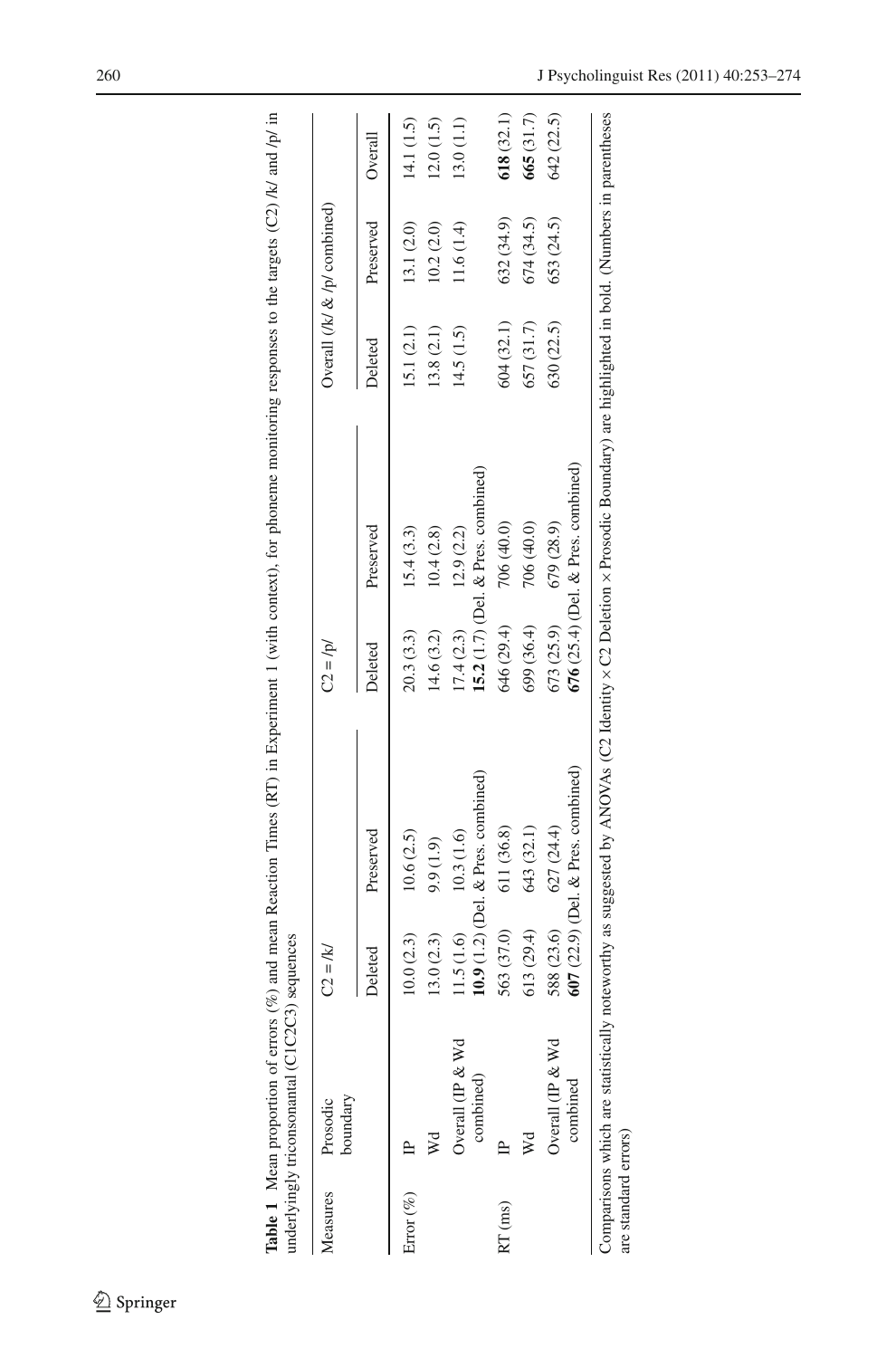In ANOVAs on the errors, with the factors C2 Identity  $(k / vs. /p)$ , C2 Deletion (C2) deleted or preserved), and Prosodic Boundary (Word or IP boundary), there was a main effect only of C2 Identity which was significant by participants, but marginal by items: /k/ was detected, on average, 5% more accurately than  $\pi$   $p$  (F1(1, 91) = 4.262, p < 0.042;  $F2(1, 12) = 3.83$ ,  $p < 0.08$ ). No other effects or interactions were significant. Critically, there was no C2 Deletion effect (F1*(*1*,* 91*)* = 2*.*39*,* p *>* 0*.*1; F2*(*1*,* 12*)* = 1*.*16*,* p *>* 0*.*1): The error rate in the C2-deleted condition was not significantly higher than that in the C2 preserved condition. Planned comparisons showed no significant differences between C2 deleted and C2-preserved conditions for each prosodic boundary and consonant type.

In ANOVAs on latencies, in line with error analyses, there was no main effect of C2 deletion  $(F1(1, 91) = 2.67, p > 0.1; F2(1, 12) = 1.95, p > 0.1$  and an effect of C2 identity, with /k/s recognized on average 69 ms more quickly than /p/s ( $F1(1, 91) = 14.98$ ,  $p < 0.001$ ;  $F2(1, 12) = 16.41$ ,  $p < 0.005$ ). The C2 Identity factor did not interact with any other factors. Responses to /k/ were therefore both faster and more accurate than responses to /p/ across Prosodic Boundary and C2 Deletion conditions, as can be seen in Table [1.](#page-7-0) There was also a main effect of Prosodic Boundary significant by items and marginal by participants (F1*(*1*,* 91*)* = 3*.*89*,* p *<* 0*.*08; F2*(*1*,* 12*)* = 4*.*59*,* p *<* 0*.*05), which did not interact with any other factors: Targets were detected faster after IP than after Word boundaries.

In sum, listeners detected physically-absent targets (in the C2-deleted condition) as accurately and as fast as they detected physically-present targets (in the C2-preserved condition). They also generally performed better with /k/ than with /p/ (as reflected in both errors and latencies) and after IP versus Word boundaries (as reflected in latencies) regardless of whether C2 was deleted or preserved.

#### Summary and Discussion

The results of Experiment 1 showed that native speakers of Korean were as accurate and fast detecting physically-absent phonemes as detecting physically-present phonemes in consonant-cluster simplification environments. Because the physically-present target contains additional acoustic-phonetic cues, listeners were, all else being equal, expected to perform better in detecting preserved than deleted targets, but this was not the case. This suggests that something more than physical acoustic-phonetic cues was used by listeners in detecting the target. The results also showed a trend towards an effect of prosodic boundary: Listeners tended to be faster in detecting C2 targets when the target-bearing word was preceded by an IP boundary than when it was preceded by a Word boundary. This effect did not interact with C2 Deletion and C2 Identity factors, showing that the presence of an IP boundary facilitated the target detection of both deleted and preserved /k/ and /p/. Finally, there was also an effect of C2 Identity but crucially without any interaction with C2 Deletion: Listeners were generally more accurate and faster in detecting /k/ than /p/, regardless of whether the target was physically present or absent. The /k/-/p/ asymmetry therefore cannot be interpretable as coming from more robust acoustic-phonetic cues associated with physically-present /k/ versus /p/.

The most important of these findings is the fact that listeners were able to detect physically-absent (deleted) targets as efficiently as physically-present targets. This implies that the way in which listeners recover from continuous-speech production processes cannot be due entirely to language-universal perceptual processes which use low-level acoustic phonetic information (e.g., as in the feature-parsing account of assimilation proposed by [Gow](#page-19-3) [\(2001](#page-19-3), [2002](#page-19-4)), [Gow and Im](#page-20-4) [\(2004\)](#page-20-4)). Given that no acoustic information about the targets was available when they were deleted, language-specific knowledge must have been employed to recover their underlying representations. The most relevant language-specific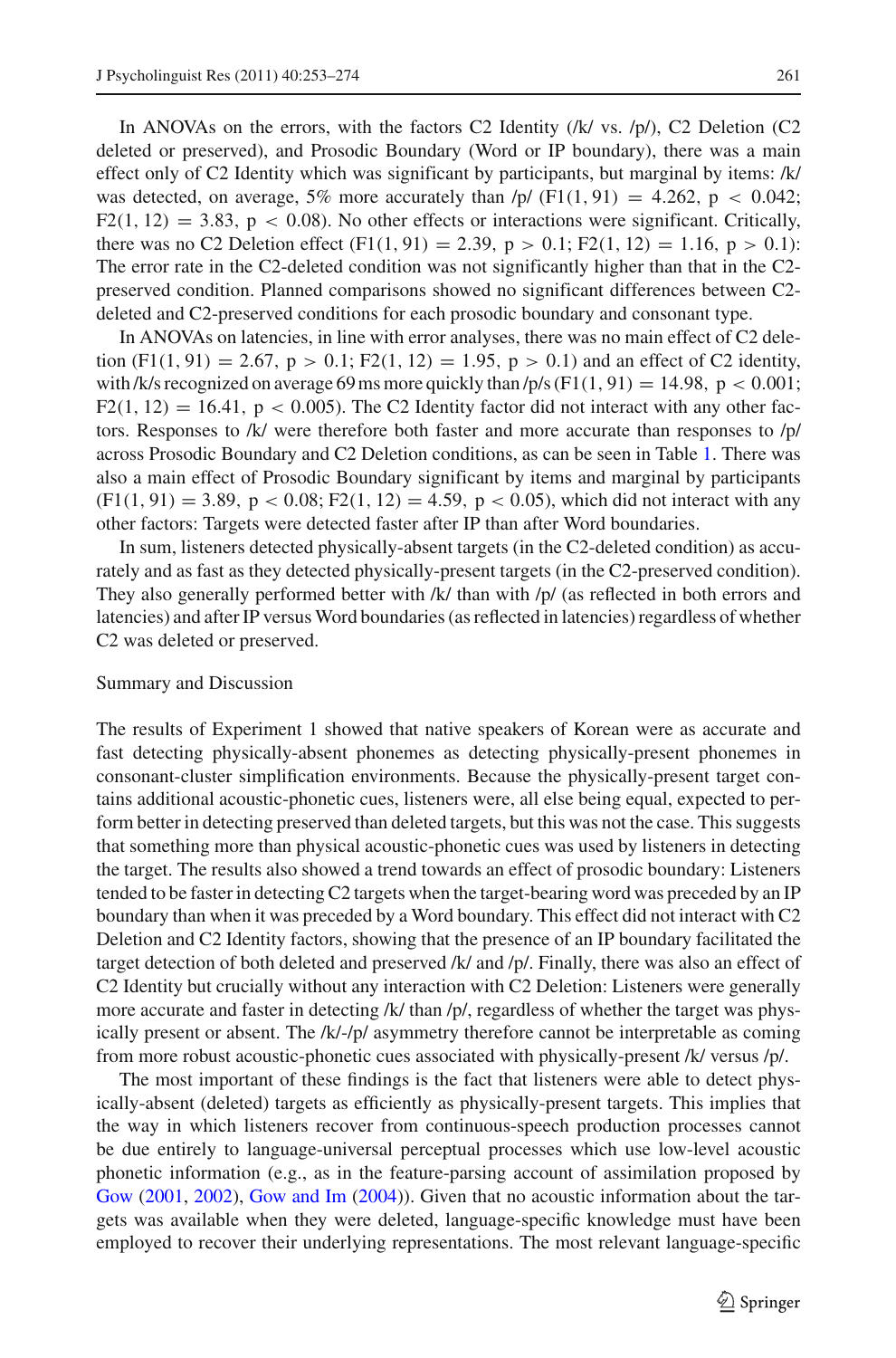knowledge is phonological knowledge—i.e., the phonological phenomenon that in a triconsonantal sequence C1C2C3 either C1  $(11)$  or C2  $(1k/\text{ or }1p)$  is deleted. This knowledge may help listeners to restore the deleted phoneme C2 (e.g., via a process of phonological inference; [Gaskell and Marslen-Wilson 1996](#page-19-1), [1998\)](#page-19-2).

As noted earlier, however, listeners can use contextual lexical-semantic information in lexical processing (e.g., [Dahan and Tanenhaus 2004;](#page-19-7) [Mattys et al. 2005](#page-20-8); [Tyler and Wessels](#page-21-3) [1983](#page-21-3)). In the stimuli of Experiment 1, the preceding contextual word was semantically related to the target-bearing word (e.g.,  $not^h_i$  'notebook' and *ilk-ta*, 'to read'). As suggested by [Mattys et al.](#page-20-8) [\(2005](#page-20-8)), higher-order information (in this case, the contextual lexical-semantic information) may be weighted more than lower-order information (in this case, phonological information). It is therefore possible that the contextual support in Experiment 1 contributed to the recognition of the target-bearing word, and that this in turn reduced processing differences between C2-deleted and C2-preserved variants. If this were the case, the recovery of deleted phonemes could be due to listener's use of contextual lexical-semantic knowledge, rather than language-specific phonological knowledge. In Experiment 2, we further explore this question by examining how listeners' performance changes when the contextual support is removed from the input.

# **Experiment 2**

In this experiment, we examine how listeners detect target phonemes  $(1, k)$  in  $1$ |pt $\prime$  or /lkt/) when the information in the preceding context was removed from the input by lowpass filtering. Of course, given the lack of contextual lexical-semantic support, listeners' performance, whether the target is physically present or absent, is expected to be poorer than their performance in the presence of such contextual support (in Experiment 1). Crucially, if the Experiment 1 listeners' ability to restore physically-absent phonemes stemmed primarily from the use of lexical knowledge associated with contextual information, listeners in Experiment 2, with the input devoid of contextual lexical-semantic support, should find it much harder to restore deleted phonemes than to detect physically-present phonemes. Alternatively, however, if language-specific phonological knowledge is still effectively used in restoring deleted phonemes, the Experiment 2 listeners should still be able to restore them efficiently, and perhaps even so efficiently that they perform as well on deleted targets as on physically-present targets.

Experiment 2 will also allow us to test whether the asymmetry between /k/ and /p/ found in Experiment 1 (overall better detection of  $/k/$  than  $/p/$ ) has to do with different degrees of contextual support. If preceding contexts happened to have stronger semantic association with /k/-bearing words than with /p/-bearing words, they could have helped listeners more with detection of /k/ than of /p/. If this were the case, the asymmetry is expected to disappear when the contextual semantic information is no longer available.

#### Method

#### *Participants*

An additional 96 students at Hanyang University, Seoul, were paid to participate. As in Experiment 1, they were all native Korean speakers, who had all been taught English as a second language at secondary school.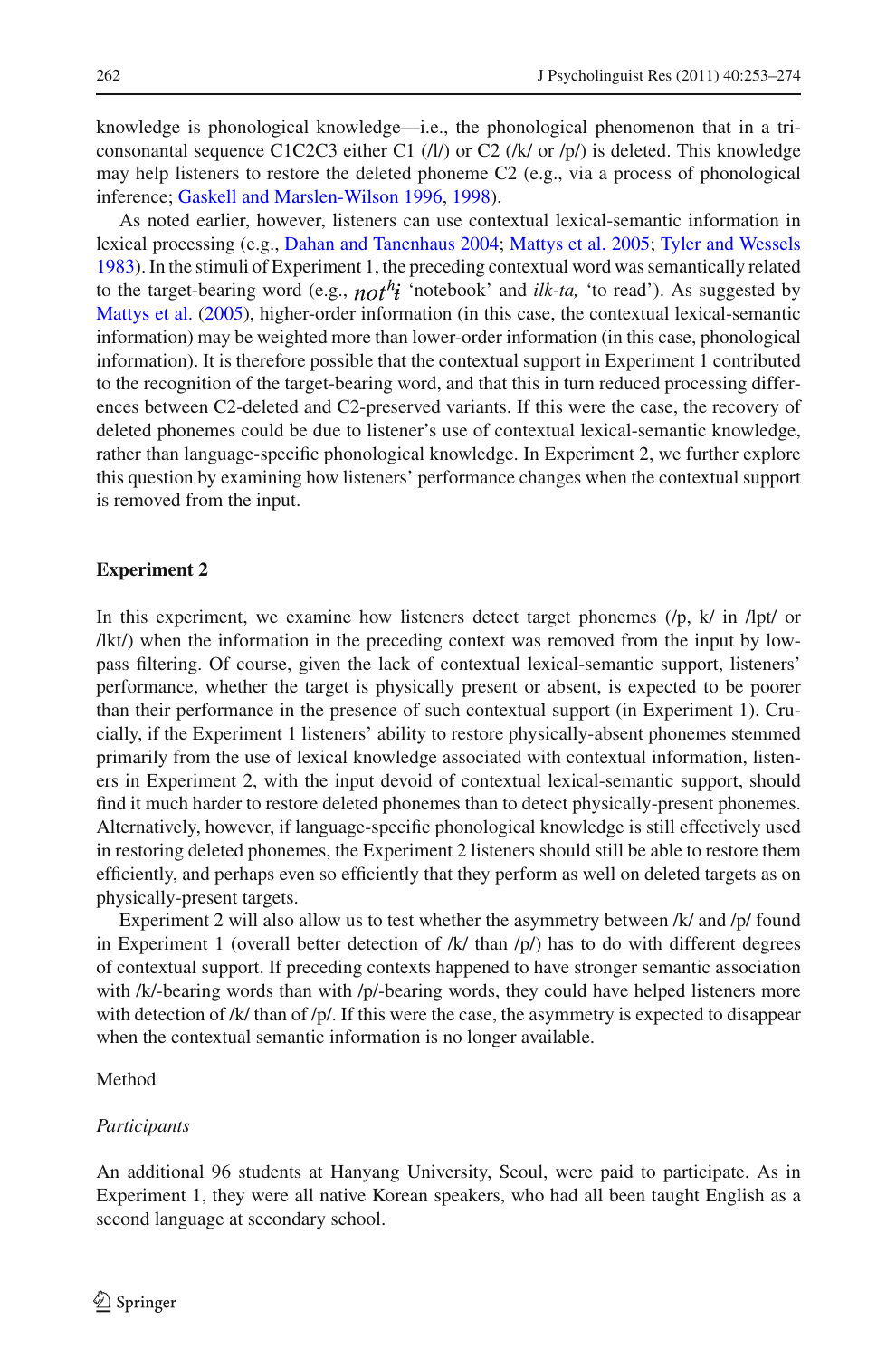## *Materials and Procedure*

The same materials and procedure as in Experiment 1 were employed, except that the contextual information preceding the target-bearing word was removed. The removal of the contextual information was carried out by applying a FFT (Hanning) low-pass filter to the preceding contextual word (with a cutoff frequency of 350 Hz and a 2048-point window size). The reduction in amplitude in the contextual word due to the filtering was compensated by increasing the filtered signals' amplitude up to the level of the original signals. The intelligibility of the filtered portion of each stimlus was initially checked by the first author, and confirmed by two more native speakers of Korean. They all reported that they could not identify the words in the filtered portion of each stimulus.

# Results

As in Experiment 1, each subject was expected to provide at least two correct responses for either /p/ or /k/ in the C2-preserved condition. Two subjects failed this criterion. Table [2](#page-11-0) shows mean error rates and latencies for the remaining 94 subjects.

ANOVAs on the errors showed a main effect of C2 identity by participants, but not by items (F1*(*1*,* 90*)* = 10*.*96*,* p *<* 0*.*001; F2*(*1*,* 12*)* = 1*.*299*,* p *>* 0*.*1). This time, however, the trend was opposite to that in Experiment 1: /k/ was detected on average 6% *less* accurately than /p/. Again, contrary to the results of Experiment 1, there was a main effect of C2 deletion significant by participants and marginal by items  $(F1(1, 90) = 9.42, p < 0.005;$  $F2(1, 12) = 3.97$ ,  $p < 0.08$ ): Responses in C2-preserved conditions were, on average, 6% more accurate than in C2-deleted conditions. Importantly, however, the C2 deletion effect interacted with Prosodic Boundary (F1(1, 90) = 8.71, p < 0.01; F2(1, 12) = 4.63, p < 0*.*05). Planned comparisons showed that error rates were significantly lower for the C2 preserved than for the C2-deleted condition in the Word boundary condition (by 11%, on average; t1*(*91*)* = 3*.*823*,* p *<* 0*.*0001; t2*(*13*)* = 2*.*826*,* p *<* 0*.*05), but not in IP boundary condition (a mean difference of only  $1\%$ ;  $t1(91) < 1$ ,  $t2(13) < 1$ ). Thus, the physical presence of C2 indeed improved accuracy of listener's phoneme monitoring (i.e., it was more accurate relative to the C2-deleted condition) when the contextual information was removed, but only in the Word boundary condition. No other interactions (including C2 identity) were found, indicating that the effect was consistent for both /k/ and /p/. This effect is shown in Fig. [1a](#page-12-0). (Further comparisons conducted separately for /k/ and /p/ confirmed the preserveddeleted effect in the Word boundary condition, significant by both participants and items  $(k/4, t1(45) = 3.078, p < 0.01; t2(7) = 2.511, p < 0.05;$   $\langle p/4, t1(45) = 2.297, p < 0.05;$  $t2(5) = 2.735$ ,  $p < 0.05$ )).

ANOVAs on latencies showed no main effect of C2 Identity (F1*(*1*,* 90*) <* 1*,* F2*(*12*) <* 1) and C2 Deletion (F1(1, 90) = 2.304,  $p > 0.1$ ; F2(1, 12) = 1.467,  $p > 0.1$ ). There was only a trend effect of Prosodic Boundary which was significant only by items  $(F1(1, 90) =$ 1*.*637*,* p *>* 0*.*1; F2*(*12*)* = 7*.*987*,* p *<* 0*.*05). The effect was not accompanied by an interaction with other factors. Responses to the target therefore tended to be faster in the IP than in the Word boundary condition (a mean difference of 50ms) across C2 Identity and C2 Deletion conditions (see Fig. [1b](#page-12-0)) even when the contextual information was removed.

The only interaction found in the latency analyses was the one between C2 Identity and C2 deletion, but the effect was significant only by participants (F1 $(1, 90) = 7.548$ , p < 0.01;  $F2(1, 12) = 2.170$ ,  $p > 0.1$ . This weak interaction stemmed from the tendency towards faster responses to the target in C2-deleted than in C2-preserved condition for /k/ (significant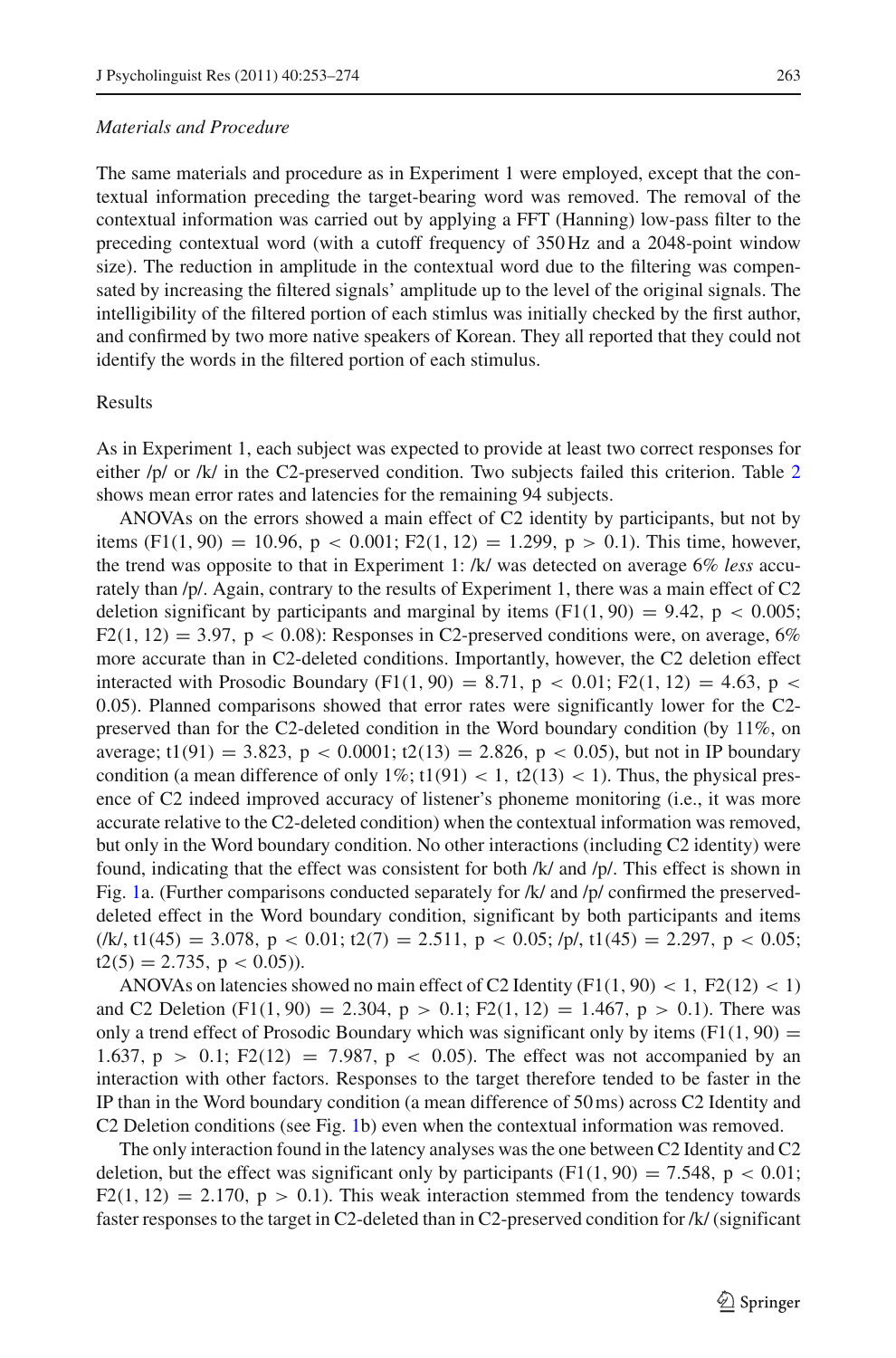<span id="page-11-0"></span>

| Measures     | boundary<br>Prosodic                    | $C2 = N$   |                                    | $C2 = /p/$ |                                    |            | Overall (/k/ & /p/ combined) |            |
|--------------|-----------------------------------------|------------|------------------------------------|------------|------------------------------------|------------|------------------------------|------------|
|              |                                         | Deleted    | Preserved                          | Deleted    | Preserved                          | Deleted    | Preserved                    | Overall    |
| Error $(\%)$ |                                         | 20.8 (3.5) | 23.4 (2.9)                         | 17.4(3.5)  | 12.5(2.3)                          | 19.1(2.5)  | 18.0 (1.8)                   | 18.5 (1.6) |
|              | $\mathbb{V}^{\mathsf{d}}$               | 25.5 (2.8) | 12.5(2.7)                          | 16.7(3.5)  | 7.2(2.3)                           | 21.1 (2.6) | 9.9(1.8)                     | 15.5(1.7)  |
|              | Overall $(\mathbb{IP} \& \mathbb{W})$ d | 23.2(2.2)  | 18.0 (2.0)                         | 17.0(2.5)  | 9.9(1.6)                           | 20.1 (1.8) | 13.9(1.3)                    | 17.0(1.2)  |
|              | combined)                               |            | 20.6 (1.2) (Del. & Pres. combined) |            | 13.4 (1.8) (Del. & Pres. combined) |            |                              |            |
| RT (ms)      | ≘                                       | 680 (32.4) | 734 (29.1)                         | 693 (34.9) | 698 (38.1)                         | 686 (29.7) | 716(28.6)                    | 701 (27.2) |
|              | $\boldsymbol{\triangledown}$            | 693 (28.8) | 768 (31.3)                         | 793 (40.8) | 750 (30.7)                         | 743 (30.4) | 759 (29.3)                   | 751 (27.8) |
|              | Overall (IP & Wd                        | 687 (21.7) | 751 (21.3)                         | 743 (26.8) | 724 (24.6)                         | 715 (21.2) | 738 (20.5)                   | 726 (19.4) |
|              | combined)                               |            | 715 (21.2) (Del. & Pres. combined) |            | 738 (20.5) (Del. & Pres. combined) |            |                              |            |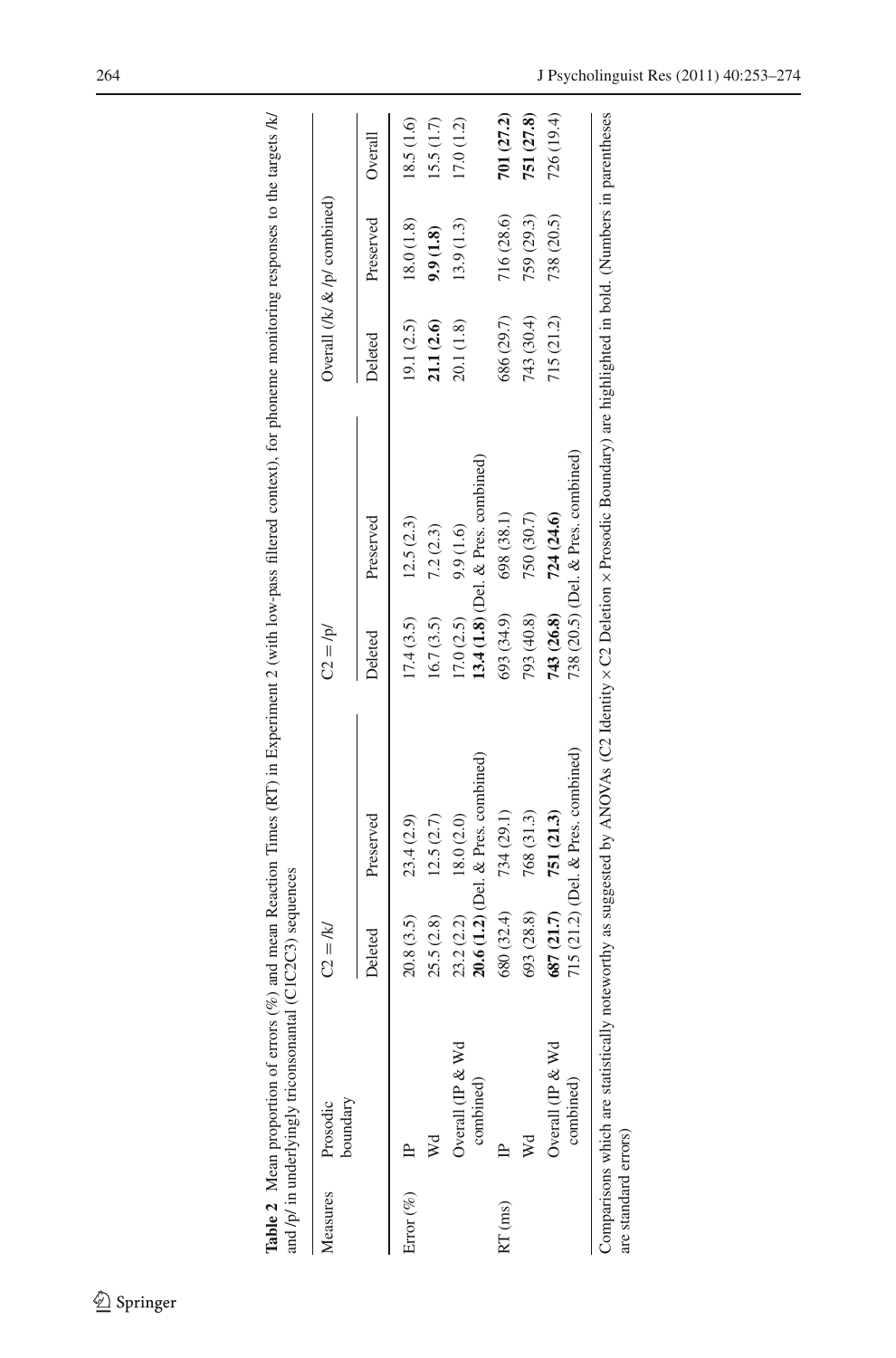

<span id="page-12-0"></span>**Fig. 1** Experiment 2: percent missing responses (%) and reaction time (RT, in ms) by Prosodic Boundary (IP, Wd) and C2 Deletion (C2-deleted, C2-preserved). *Error bars* indicate standard errors and the *asterisk* refers to statistical significance both by participants and items in planned pairwise comparisons

only by participants: t1(93) = −2.783*,* p < 0.01; t2(15) = −1.470*,* p > 0.1), but not for  $/p/(t1(93) < 1, t2(11) < 1$ ; see means in Table [2\)](#page-11-0). No other interactions were found.

Given that detection accuracy was lower in the C2-deleted condition (at least in the Word boundary condition), it was further tested whether this was due to a speed-accuracy tradeoff. Pairwise comparisons separated by Prosodic Boundary and C2 Identity showed that faster responses to the deleted target were found only for /k/ in the Word boundary condition. This effect was again significant only by participants (for  $/k/$ , t1(45) = -2.366*,* p < 0.05,  $t2(7) = -1.046$ ,  $p > 0.1$ ). This suggests that the tendency towards less accurate responses to deleted /k/s in the Word boundary condition may be at least partially attributable to a speed-accuracy tradeoff.

#### Combined Analyses

Combined analyses of Experiments 1 and 2 showed a main effect of Context in both error and latency analyses—i.e., listeners were both less accurate and slower without context (Experiment 2) than with context (in Experiment 1) (errors: means, 17.0% vs. 13.1%, F1*(*1*,* 181*)* = 5*.*97*,* p *<* 0*.*02*,* F2*(*1*,* 12*)* = 3*.*71*,* p *<* 0*.*08; latencies: means, 726.1ms vs. 641.6ms,  $F1(1, 181) = 8.37$ ,  $p < 0.005$ ,  $F2(1, 12) = 48.27$ ,  $p < 0.001$ ). There was also a main effect of Prosodic Boundary in latencies, this time significant both by participants and by items (F1(1, 181) = 4.81,  $p < 0.05$ , F2(1, 12) = 17.8,  $p < 0.001$ ) without interaction with Context, showing that listeners were generally faster in detecting targets after IP than after Word boundaries in both Experiments 1 and 2.

The context effect did not interact with C2 Deletion in either errors or latencies. There was however a trend effect of a three-way interaction between Context, C2 Deletion and Prosodic Boundary in error analyses significant only by participants  $(F1(1, 181) = 4.32, p < 0.05;$  $F2(1, 12) = 1.29$ ,  $p > 0.1$ . This three-way interaction was in line with the results of Experiment 2 in that error rates were lower for the C2-preserved than for the C2-deleted condition only in the Word boundary condition, which was significant both by participants and items in Experiment 2.

Another two-way interaction was observed between C2 Identity and Context in the latency analyses, which was significant by participants and marginal by items  $(F1(1, 181)) =$ 4*.*88*,* p *<* 0*.*05*,* F*(*1*,* 12*)* = 3*.*96*,* p *<* 0*.*07). This again was in line with the results of Experiments 1 and 2 in that /k/ tended to be detected faster than /p/ in Experiment 1 but the opposite was true in Experiment 2. No other effects were found.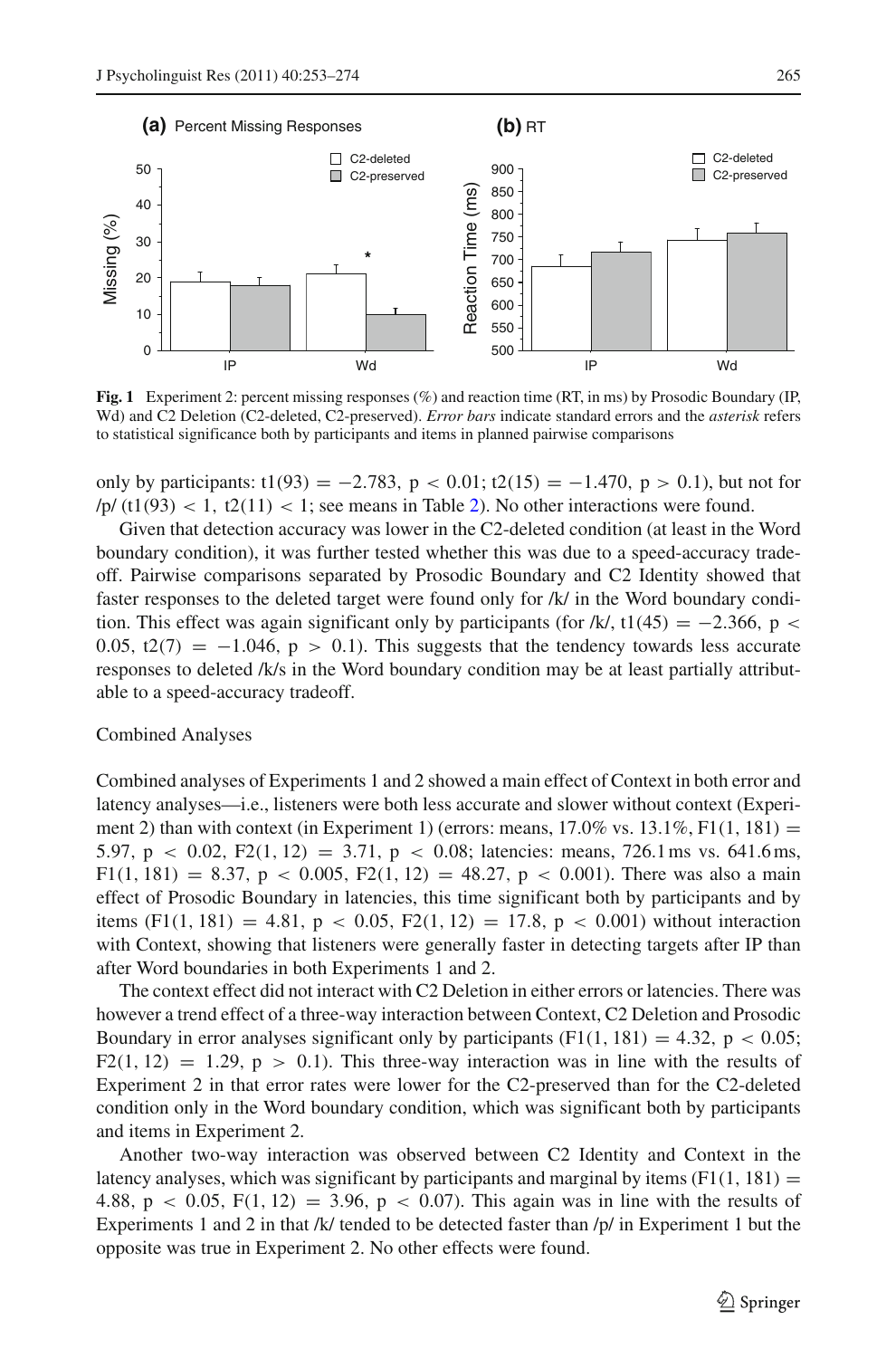## Summary and Discussion

The listener's performance with phoneme detection was generally poorer, as expected, when the contextual information was removed, showing that lack of contextual information was disadvantageous regardless of whether C2 was physically present or absent. From this we can infer that contextual information in Experiment 1 indeed helped listeners with target detection, but its contribution to detecting physically-absent phonemes appears to be just as good as its contribution to detecting physically-present phonemes. Crucially, listeners were able to restore deleted phonemes with as low as 20% missing responses to the targets even when they had no contextual lexical-semantic information. This confirms that listeners used language-specific knowledge other than contextually-driven lexical knowledge in restoring physically-absent targets.

The results of Experiment 2 and the combined analyses of Experiments 1 and 2 also showed some patterns that were different from the results of Experiment 1. First, the physical presence of C2 induced better accuracy in the listener's phoneme monitoring than in the C2-deleted condition. But this effect was limited to the Word boundary condition. When the contextual information was removed, listeners appear to have paid more attention to the physical acoustic-phonetic information at least in this condition. Second, /k/ was no longer detected better than /p/. Instead, if anything, the opposite was true: /p/ tended to be detected more accurately than /k/. The /k/ advantage observed in Experiment 1 can therefore be interpreted as having more to do with the preceding context than with C2 Identity. Third, there was a trend (significant only by participants) towards an interaction effect between C2 Identity and C2 Deletion: Listeners tended to detect /k/ faster in the absence of physical target (C2-deleted condition), but no such effect was observed with /p/. Posthoc analyses suggested that the faster responses to the deleted /k/ could be due to a speed-accuracy tradeoff. Finally, in line with Experiment 1, there was a tendency towards faster responses to the target in the IP condition than in the Word boundary condition. This suggests that even when the contextual information was removed, the presence of the larger prosodic (IP) boundary before the target-bearing word helped listeners to detect the target regardless of whether the target was physically present or absent.

## **General Discussion**

In Experiment 1 (with contextual lexical-semantic information), we found that Korean listeners were able to detect physically-absent phonemes as accurately as physically-present phonemes. Listeners restored deleted phonemes efficiently enough to offset the disadvantage from the complete lack of acoustic-phonetic information about those phonemes (as confirmed in the Pretest). It was proposed that the listeners' ability to restore deleted phonemes may be attributable to their use of either contextual lexical-semantic knowledge (the preceding context word was semantically related to the target-bearing word (e.g.,  $not^h_i$ , 'notebook' for the target-bearing word *ilk-ta,* 'to read') or language-specific phonological knowledge (i.e., that C2 may be deleted in the tri-consonantal cluster simplification process).

In Experiment 2, we tested whether listeners would be able to restore deleted phonemes even when the contextual lexical semantic information was eliminated from the input. The results showed that even without contextual support, listeners restored deleted phonemes efficiently, that is, with only 20% of errors. From the fact that no acoustic-phonetic information about the targets was available when they were deleted, we can conclude that listeners must have used language-specific knowledge in recovering underlying representations of the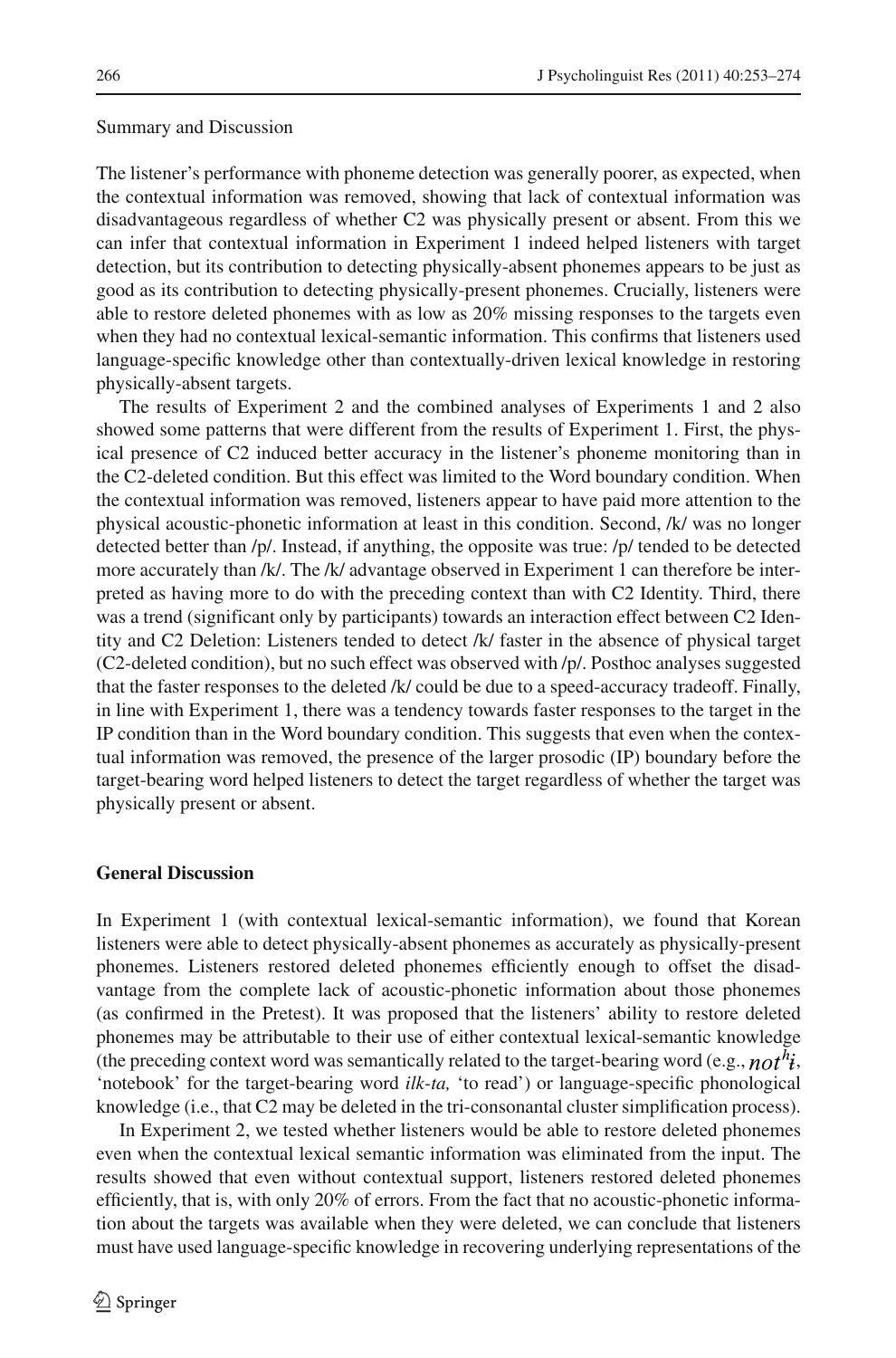phonologically deleted phonemes. These results thus imply that, while fine-grained phonetic details may serve as language-universal cues to underlying representations of phonologicallyaltered sounds in some cases (e.g., assimilated sounds, [Gow 2001](#page-19-3), [2002;](#page-19-4) [Gow and Im 2004\)](#page-20-4), language-specific phonological knowledge (e.g., via a process of phonological inference; [Gaskell and Marslen-Wilson 1996](#page-19-1), [1998](#page-19-2)) does play an important role in recovering phono-logically-altered sounds in other cases. As [Mitterer and McQueen](#page-20-3) [\(2009\)](#page-20-3) argue, it makes good sense that different mechanisms are required for different kinds of continuous-speech phenomena because each phenomenon makes different demands on the listener.

How then is language-specific phonological knowledge employed in online continuous speech processing? Specifying the exact mechanism underlying this ability is beyond the scope of the present study, but at least two possibilities can be considered. One is that the knowledge is stored lexically. On this view, the use of phonological knowledge could further be modulated by the frequency of occurrence of different phonological variants [\(Connine](#page-19-15) [2004](#page-19-15); [Ranbom and Connine 2007\)](#page-20-18). Recall that [Cho and Kim](#page-19-6) [\(2009](#page-19-6)) reported that although both C1-deleted and C2-deleted variants are phonologically possible, C2-deleted variants occur more frequently (about 50.8%) than C1-deleted (C2-preserved) variants (17.8%). It is thus possible that different phonological variants of the target-bearing words (i.e., C2-deleted, C1-deleted, and no deletion variants) are stored in the mental lexicon, and that those representations are frequency-coded. On this view, language-specific phonological knowledge would be brought to bear in recovery from consonant-cluster simplification through retrieval, in a frequency-sensitive way, of the underlying tri-consonantal cluster from the lexicon. Because C2-deleted variants occur frequently, retrieval of the underlying form when such a variant is heard can be rapid enough to match performance in retrieving the underlying form of C2 preserved variants, which are less frequent but which contain acoustic information about C2.

An alternative mechanism is prelexical inference [\(Gaskell and Marslen-Wilson 1996,](#page-19-1) [1998](#page-19-2)). On this view recovery is not based on word-specific knowledge, but rather on knowledge abstracted over words. If the prelexical processor knows that C2 in a Korean tri-consonantal cluster can be deleted, then it can fill in the missing sound. This inferential process could again be frequency sensitive (as suggested by [Gaskell 2003](#page-19-16) for inferences about place assimilation and by [Mitterer and Ernestus\(2006](#page-20-2)) and [Mitterer and McQueen](#page-20-3) [\(2009\)](#page-20-3) for inferences about [t] lenition): When a phonological variant occurs more frequently than another variant with the same underlying representation, the phonological inference made from the former could be stronger. But note that the inference in the Korean simplification case cannot be complete. In a /l/-C2-/t/ sequence, C2 could be either /k/ or /p/. Hence, if the basic recovery mechanism is prelexical, with restoration of two different stops, then final recognition of the deleted sound would still have to be based on recovery of lexical knowledge. This makes the account based on a lexical mechanism more parsimonious.

The frequency-sensitive use of phonological knowledge in spoken-word recognition has implications for language acquisition, especially in terms of how the frequency-coded phonological variants (i.e., more frequent C2-deleted variants versus less frequent C1 deleted variants) are acquired by children. It has been well documented in the literature on phonolo[gical](#page-21-7) [acquisition](#page-21-7) [that](#page-21-7) [liquids](#page-21-7) [\(e.g.,](#page-21-7)  $\Lambda$ ) [are](#page-21-7) [acquired](#page-21-7) [later](#page-21-7) [than](#page-21-7) [stops](#page-21-7) (e.g., Stoel-Gammon [1985;](#page-21-7) [Vihman 1996](#page-21-8)). This can be accounted for by differential markedness—that is, liquids are more marked than other consonants [\(Jakobson 1968](#page-20-19); [Chomsky and Halle](#page-19-17) [1968](#page-19-17)). It then follows that at a developmental stage where a Korean child has learned the simplification process that either C1 or C2 can be deleted, but has not acquired production of the liquid /l/ yet, the child is mostly likely to simplify the tri-consonantal /l/-C2-/t/ sequence by deleting C1  $(1/)$ , which deviates from the adult simplification pattern in which  $/1/$  is deleted less frequently. If this were the case, though it is not attested, the earlier acquisition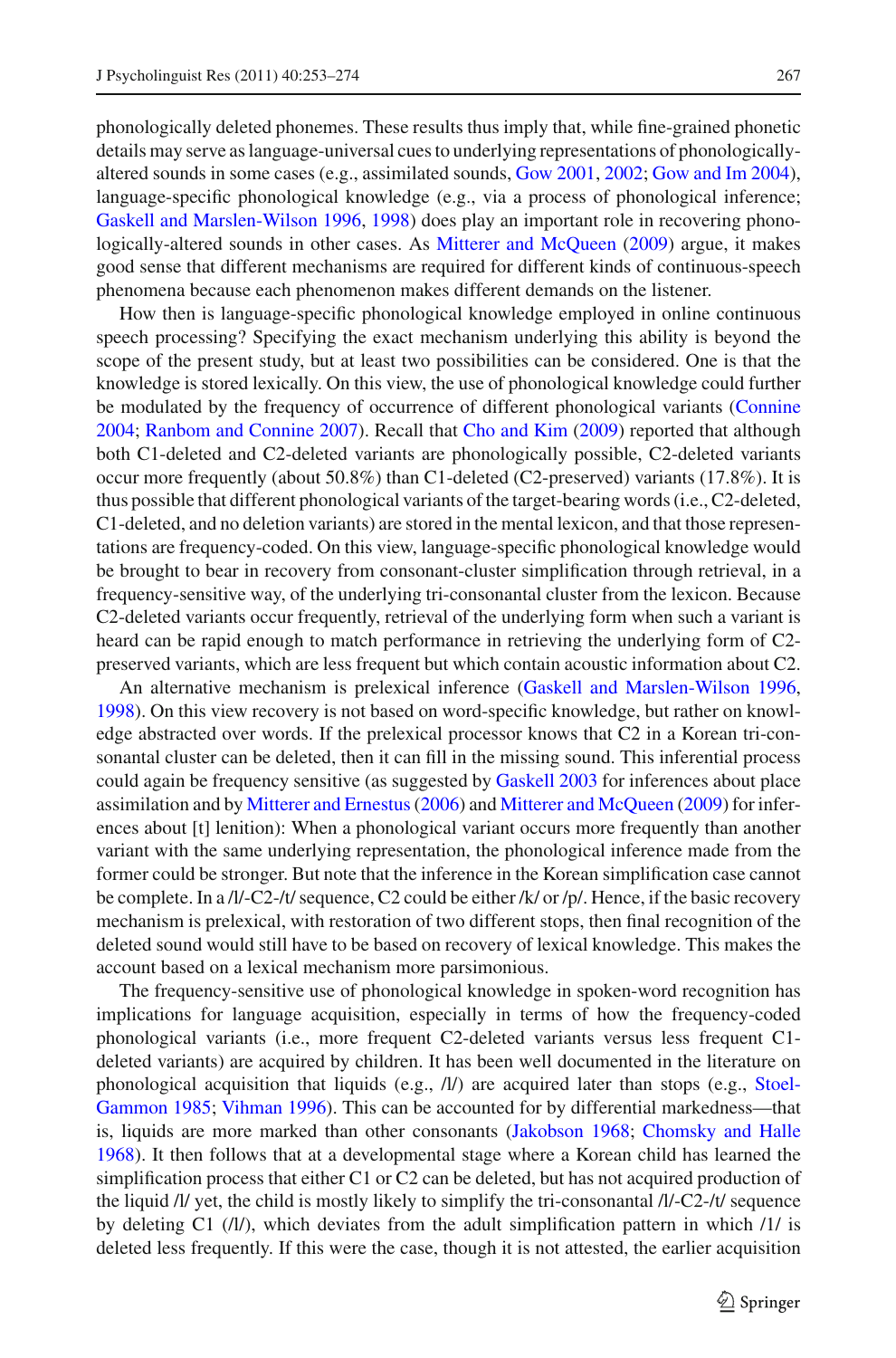of /l/-deleted variants (before the acquisition of C2-deleted variants) could be said to be driven by universally applicable markedness constraints (see [Macken 1995](#page-20-20); [Fikkert 2007](#page-19-18) for some discussions of the roles of markedness relations in phonological acquisition).

How then could children become adult-like in simplifying consonant clusters once  $/I/I$  is acquired, so that they no longer delete  $\frac{I}{I}$  (C1) across the board, but delete C2 (/p/ or /k/) more frequently? One possibility is through statistical learning. Statistical learning has been proposed as one of the basic mechanisms in language acquisition (e.g., [Gómez and Gerken 2000](#page-19-19); [Saffran 2001,](#page-21-9) [2003;](#page-21-10) [Saffran and Wilson 2003\)](#page-21-11). Although the role of statistical learning in language acquisition has often been examined in terms of sequence learning (e.g., about transitional probability of phonemic sequences within and across syllables and words), it has been extended to statistical learning of higher-level linguistic structures such as words and grammatical features (e.g., [Saffran and Wilson 2003](#page-21-11)). It is then possible that the frequency-coded lexical properties of consonant cluster simplification patterns are learned through statistical learning mechanisms as the lexicon is expanded in the course of language acquisition.

Other important findings of the present study are the effects of Prosodic Boundary (in Experiments 1 and 2) and its interaction with C2 Deletion in Experiment 2. Both Experiments 1 and 2 showed a tendency that listeners processed simplified forms (both C2-preserved and C2-deleted) better when the target-bearing words were preceded by a large prosodic (IP) boundary. Better target detection after IP boundaries could be attributable to facilitated lexical segmentation at the IP boundary, as suggested by previous studies [\(Christophe et al. 2004](#page-19-8); [Cho et al. 2007;](#page-19-9) [Kim and Cho 2009](#page-20-13))—that is, the presence of a phrasal prosodic boundary (e.g., a Phonological or IP boundary) facilitates lexical segmentation across that boundary.

Crucially, in Experiment 2, there was an interaction between Prosodic Boundary and C2 Deletion, showing that listeners detected deleted targets as accurately as preserved targets after IP boundaries. That is, in the context of an IP boundary there was no benefit from the presence of acoustic-phonetic information in the C2-preserved condition. However, the benefit of the acoustic-phonetic information in the physically-present target was present in the Word boundary condition—that is, physically-present targets were detected more accurately than physically-absent targets after Word boundaries. But it should be noted that even if the detection accuracy for deleted phonemes were significantly lower than for preserved phonemes, the missing responses to deleted phonemes in the Word condition were still as low as 21.1%, suggesting that listeners were able to recover the deleted phonemes quite efficiently. The question thus arises as to why lack of available acoustic-phonetic information with deleted C2 gave rise to poorer performance only after Word boundaries, and only with no contextual lexical-semantic support (i.e., only in Experiment 2). One possible explanation has to do with how much information is available in the speech input. In Experiment 1, it is possible that phonological knowledge in combination of contextual support could be sufficient in helping listeners restore deleted phonemes, and this appears to be enough to match the benefit of segmental acoustic-phonetic information for the preserved C2. In Experiment 2, with recourse to phonological knowledge alone, listeners still recovered the deleted targets efficiently. In addition, given that detection accuracy was no different between the C2-deleted and C2-preserved conditions with IP boundaries, it is reasonable to assume that IP boundary information, along with use of phonological knowledge, helped listeners with restoration of deleted phonemes. Exactly how IP boundary information helped with recovery of deleted targets is not clear, but facilitated lexical segmentation and lexical access at a phrase boundary [\(Christophe et al. 2004;](#page-19-8) [Cho et al. 2007;](#page-19-9) [Kim and Cho 2009\)](#page-20-13) could help recover underlying representations efficiently. In contrast, the Word boundary condition in Experiment 2 contains neither contextual nor IP-boundary information. In this case, listeners have only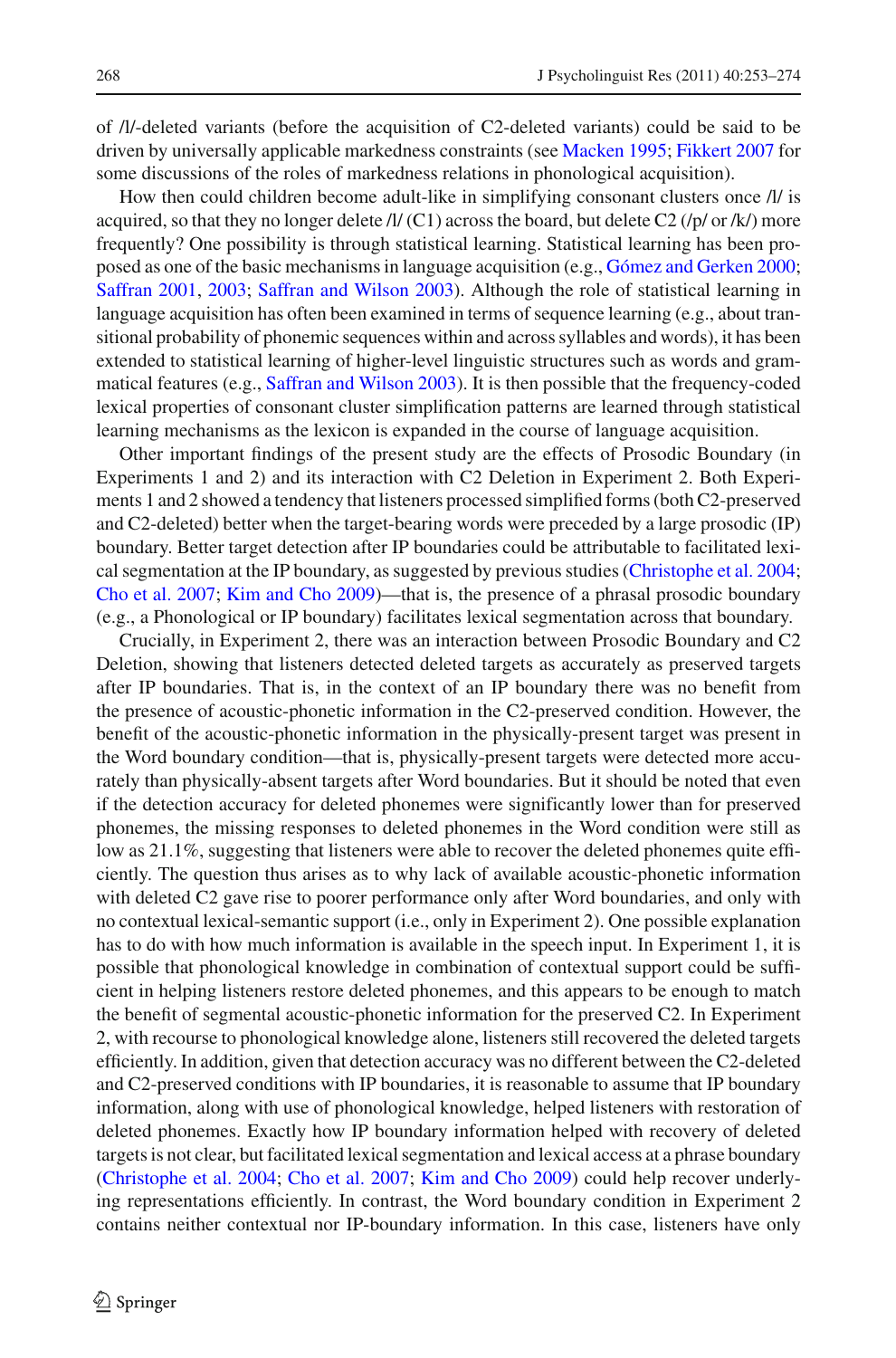language-specific phonological knowledge to rely on. This may have led to relatively poorer performance detecting deleted targets in this condition.

The present study also has implications for the listener-oriented production hypothesis [\(Jun 2004](#page-20-17)). According to this hypothesis, speakers help listeners by exerting greater effort to preserve segments which have intrinsically more powerful acoustic cues. Although this hypothesis might explain speech production phenomena such as the strong cross-linguistic tendency for velars to be less subject to phonological alterations than labials or alveolars [\(Cho 1999;](#page-19-5) [Jun 2004\)](#page-20-17), and how listeners process unassimilated versus illegally assimilated /k/ versus /p/ [\(Cho and McQueen 2008](#page-19-11)), the present study does not provide further support for the hypothesis. In both Experiments 1 and 2, listeners showed no performance differences between /k/ and /p/ when they were physically present, suggesting that listeners do not always benefit more from the presence of /k/ versus /p/.

The discrepancy between the results of [Cho and McQueen](#page-19-11) [\(2008\)](#page-19-11) and the present study may have stemmed from the phonological viability of the materials tested in the two studies. [Cho and McQueen](#page-19-11) [\(2008\)](#page-19-11) created an illegal assimilation case in which /k/ and /p/ were illegally assimilated to the following /t/, and compared listener's detection of unaltered (unassimilated) /k/ and /p/ with the illegally assimilated ones (both realized as [t]). So, in their study, recovery of the underlying representations of illegally assimilated sounds did not involve use of phonological knowledge. In the present study, however, the present and absent targets were both phonologically viable, and therefore phonological knowledge was most likely referred to in recovery of deleted phonemes. It is therefore hard to determine how much the use of phonological knowledge may have masked the effects of acoustic-phonetic differences between /k/ versus /p/. Nevertheless, given that there were no other differences between  $/k/$  and  $/p/$ , and that contextual information was removed from the stimuli in Experiment 2, the present null effect does suggest that differences in perceptual robustness of different sounds, if they exist, are not always used in speech processing.

Finally, two other issues should be discussed: the possible role of orthographic knowledge in consonant-cluster simplification, and whether there are possible effects of second-language experience on how Korean listeners recover deleted consonants. Regarding possible orthographic effects, it should first be noted that all our participants were fully literate university students, and that literacy was not a factor we investigated. Strong conclusions about effects of literacy are thus not warranted. We would nevertheless like to suggest that learning to read is unlikely to have fundamentally changed how Korean listeners recover from consonantcluster simplification. First, Korean children have to be able to recognise spoken Korean words with deleted consonants before they learn to read. Basic mechanisms (such as frequency-sensitive lexical storage of pronunciation variants, see above) should thus have been acquired prior to acquisition of literacy. Second, the Korean writing system (Hangul) is a fully transparent alphabetic script. Although learning such a script is likely to strengthen phonological representations, it is unlikely to change those representations qualitatively or thus alter the nature of phonological processing (unlike, e.g. in English, where learning the irregularities of sound-print correspondences could result in changes in how spoken words are recognized, see, e.g., [Taft et al. 2008](#page-21-12)). We suggest, however, that learning to read may well have made it easier for our participants to perform the phoneme monitoring task that we used. The acquisition of orthographic knowledge, especially when it is alphabetic as in English or in Korean, has a significant impact on phonological awareness, and hence on participants' ability to perform metaphonological tasks (e.g., [Mann 1986;](#page-20-21) [Morais 1985](#page-20-22); [Morais et al. 1986](#page-20-23); [Read et al. 1986;](#page-20-24) [Taft 1991,](#page-21-13) [2006;](#page-21-14) [Ziegler and Ferrand 1998](#page-21-15); [Ziegler and Muneaux 2007\)](#page-21-16). Learning to read thus probably made it easier for the participants in our study to reflect on the phonological structure and content of the consonant clusters they heard, and hence to do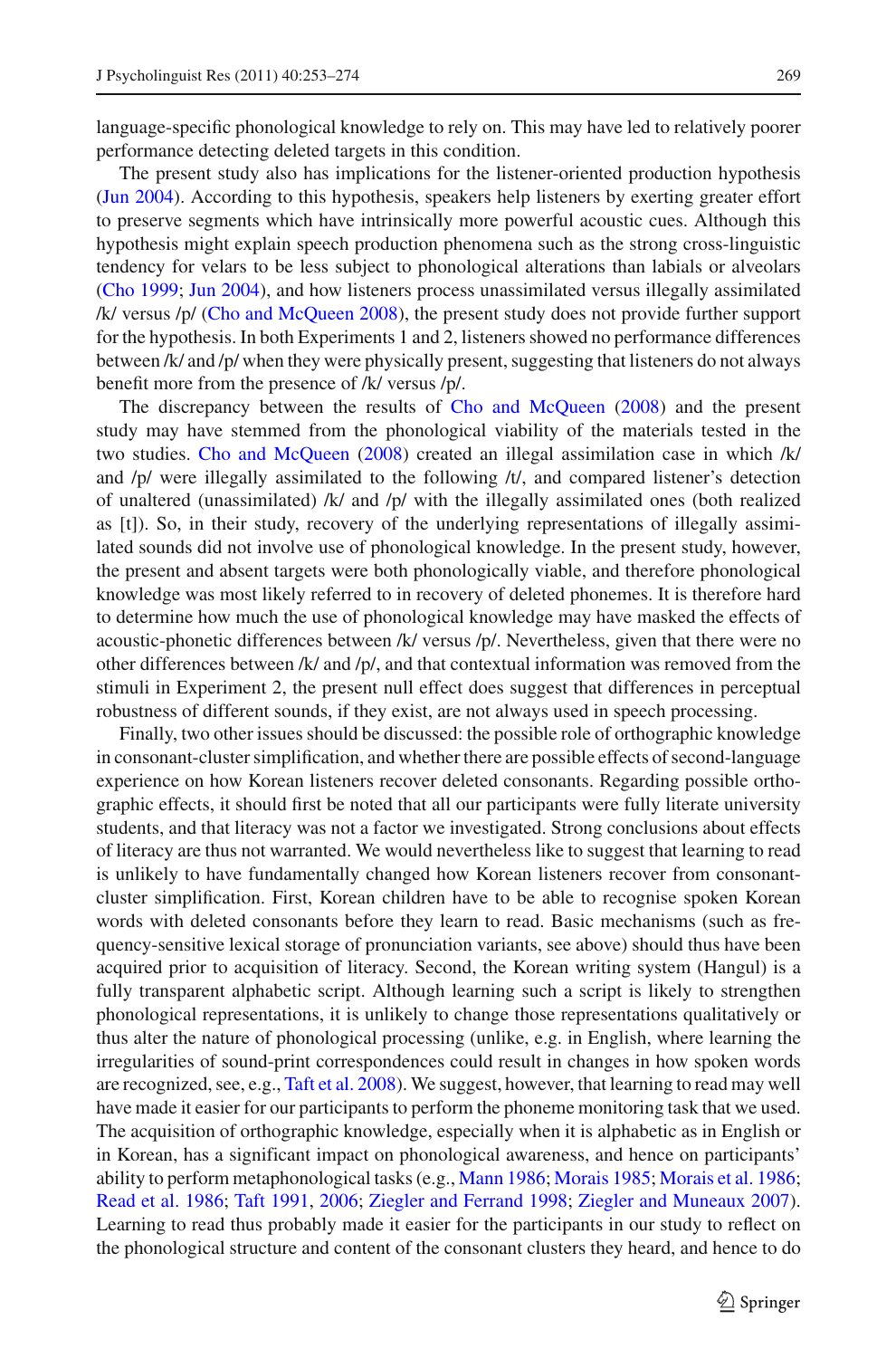the phoneme monitoring task, but probably did not change the representations of words with tri-consonantal sequences.

Let us now consider possible effects of second-language experience. It has been well documented in the literature that speech perception and production are not the same in monolinguals and bilinguals (e.g., [Tees and Werker 1984;](#page-21-17) [Gottfried 1984](#page-19-20); [Flege and Hillenbrand](#page-19-21) [1986](#page-19-21); [Mack 1989;](#page-20-25) [Best and Strange 1992;](#page-19-22) [Flege 1992](#page-19-23); [Munro 1993](#page-20-26); [Sancier and Fowler](#page-21-18) [1997](#page-21-18); [Bosch et al. 2000;](#page-19-24) [Fowler et al. 2008\)](#page-19-25). The general consensus is that highly proficient second-language learners or even simultaneous bilinguals do not attain the same level of competence in their second language (or either one of the two languages for simultaneous bilinguals) as monolingual speakers of that language. But because the current experiment was performed in the listeners' first language, one might expect no effects of second-language experience. Such effects are nonetheless possible, given that bilinguals may not use the same cues as pure monolinguals in speech processing (e.g., [Mack 1989;](#page-20-25) [Bosch et al. 2000\)](#page-19-24). As we noted earlier, our subjects were all bilingual in the sense that they all started to learn English in secondary school (approximately when they were 12–13 years old). Although they were all college students at the time of their participation, their English proficiencies can be expected to vary. One could therefore predict that the recovery of deleted phonemes may also differ depending on English proficiency. Given that English allows tri-consonantal sequence as in 'pulped' and 'bulked,' more proficient Korean learners of English may be less sensitive to the phonotactic constraint in Korean which disfavors tri-consonantal sequences. One could then hypothesize that listeners' performance in processing simplified variants of tri-consonant sequences in Korean becomes poorer as their English proficiency increases. While the present study was not designed to test this hypothesis, it warrants further work. It would be interesting to know whether recovery of deleted phonemes in Korean is modulated by listeners' proficiency in English.

#### **Conclusion**

It is striking that Koreans can perceptually restore missing phonemes so efficiently. Kemps et al. [\(2004;](#page-20-27) see also [Kemps 2004\)](#page-20-28) showed that Dutch listeners, in phoneme monitoring, could restore segments that were missing from suffixes in reduced word-forms, but that their performance was poorer than when the segments were physically absent. We have shown here, however, that if the simplification process is frequent enough, restoration of a missing segment is as easy as detection of a physically-present segment, even when contextual support is not available. The recovery process is often efficient enough that monitoring performance on physically-absent targets can match performance on physically-present targets. The benefit of acoustic-phonetic information was found only when no other higher-order information (contextually-driven lexical support and phrase boundary information) was available. This suggests that listeners make differential use of different levels of information, depending on how much information is available in the speech input.

Most importantly, the efficient recovery of deleted phonemes without residual acoustic phonetic cues to deleted phonemes suggests that language-specific phonological knowledge can be used without recourse to language-universal perceptual processes which rely on low-level fine-grained phonetic detail [\(Gow and Im 2004](#page-20-4); [Mitterer et al. 2006\)](#page-20-5). Further research is required to specify the mechanism underlying this ability. Our results nonetheless impose strong constraints on possible accounts: Listeners use language-specific phonological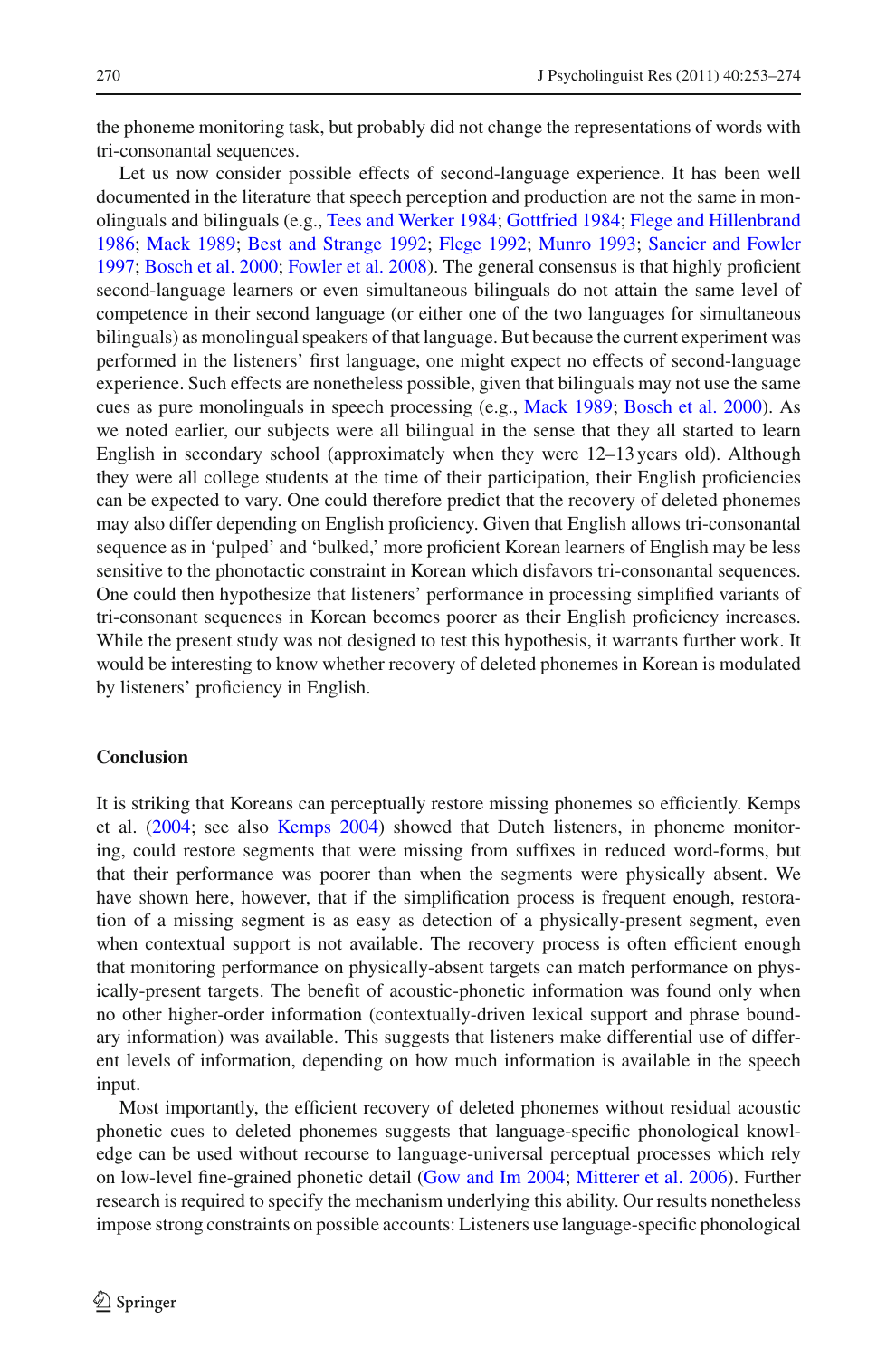knowledge when perceiving the results of continuous-speech production processes which leave no acoustic trace of underlying sounds.

**Acknowledgments** We thank Sahyang Kim for checking speech materials and constructive suggestions, Namseok Yong and Ji-Young Park for their assistance with data acquisition, and an anonymous reviewer for comments on a previous version of this article. This work was supported by a research fund from Hanyang University (HY-2009-G) awarded to the first author (T. Cho).

# **Appendix**

See Table [3.](#page-18-0)

| /k/-bearing two-word phrases                | /p/-bearing two-word phrases                      |
|---------------------------------------------|---------------------------------------------------|
| 1. konki-ka malk-talato                     | 1. kutu-lo palp-talato                            |
| 'although the air is clear'                 | 'although stepping (on it) with the shoes'        |
| 2. not <sup>h</sup> i-lil ilk-təlato        | 2. tfatu-ka t*alp-talato                          |
| 'although reading the notebook'             | 'although the plum is astringent (unripe)'        |
| 3. kituņ-i kulk-təlato                      | 3. sija-ka nəlp-təlato                            |
| 'although the pillar is thick'              | 'although the view is wide'                       |
| 4. tfomjan-i palk-talato                    | 4. tuk*e-ka jalp-talato                           |
| 'although the light is bright'              | 'although the thickness is thin'                  |
| 5. kaljowo kilk-tolato                      | 5. tf <sup>h</sup> ima-ka tf*alp-təlato           |
| 'although scratching, because it's itching' | 'although the skirt is short'                     |
| 6. antfenka nilk-talato                     | 6. pitf <sup><i>n</i></sup> $k$ *al-i jəlp-təlato |
| 'although (we) get old one day'             | 'although the color is light (pale)'              |
| 7. nonto-ka mulk-talato                     |                                                   |
| 'although the density is diluted (watery)'  |                                                   |
| 8. noil-i pulk-talato                       |                                                   |
| 'although the sky (at the sunset) is red'   |                                                   |

<span id="page-18-0"></span>**Table 3** Experimental items

The Korean phrases are given as phonemic IPA transcriptions. '-' refers to a word-internal bound morpheme boundary. The diacritic \* refers to the tense (fortis) stop in Korean (see [Cho et al. 2002,](#page-19-26) for phonetic properties of obstruent consonants in Korean)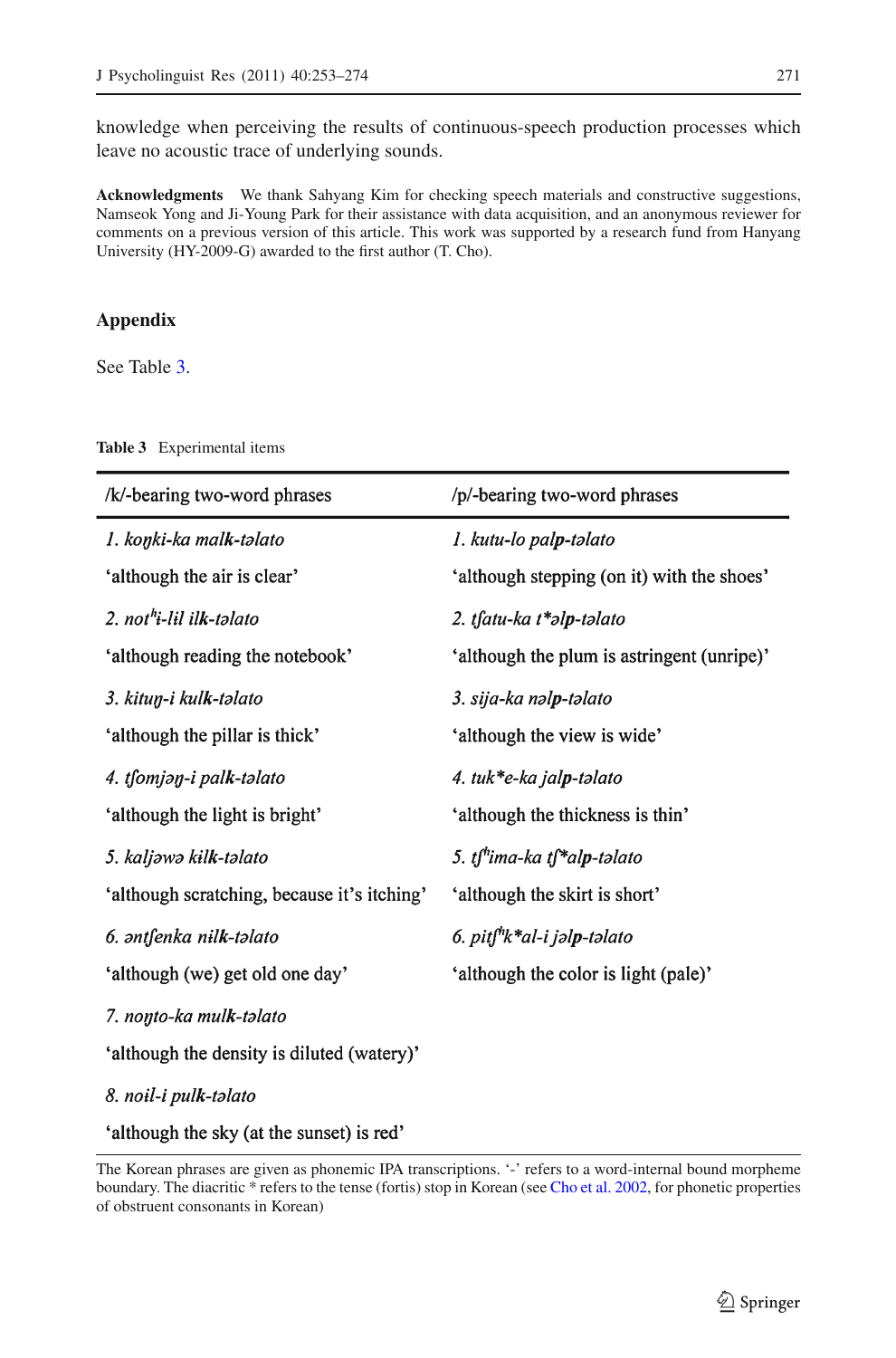## **References**

- <span id="page-19-22"></span>Best, C. T., & Strange, W. (1992). Effects of language-specific phonological and phonetic factors on cross-language perception of approximants. *Journal of Phonetics, 20*, 305–330.
- <span id="page-19-24"></span>Bosch, L., Costa, A., & Sebastián-Gallés, N. (2000). First and second language vowel perception in early bilinguals. *European Journal of Cognitive Psychology, 12*, 189–221.
- <span id="page-19-5"></span>Cho, T. (1999). Intra-dialectal variation in Korean consonant cluster simplification: A stochastic approach. *Chicago Linguistics Society, 35*(CLS 35), 43–57. (Also appeared in *UCLA working papers in linguistics, vol. 2, papers in phonology 3*, 207–226, edited by M. Gordon).
- <span id="page-19-26"></span>Cho, T., Jun, S.-A., & Ladefoged, P. (2002). Acoustic and aerodynamic correlates of Korean stops and fricatives. *Journal of Phonetics, 30*, 193–228.
- <span id="page-19-14"></span>Cho, T., & Keating, P. (2001). Articulatory and acoustic studies of domain-initial strengthening in Korean. *Journal of Phonetics, 29*, 155–190.
- <span id="page-19-6"></span>Cho, T., & Kim, S. (2009). Statistical patterns in consonant cluster simplificaiotn in Seoul Korean: Within-dialect interspeaker and intraspeaker variation. *Phonetics and Speech Sciences (Journal of the Korean Society of Speech Sciences), 1*, 33–40.
- <span id="page-19-12"></span>Cho, T., & McQueen, J. M. (2006). Phonological versus phonetic cues in native and nonnative listening: Korean and Dutch listeners' perception of Dutch and English consonants. *Journal of the Acoustical Society of America, 119*, 3085–3096.
- <span id="page-19-11"></span>Cho, T., & McQueen, J. M. (2008). Not all assimilated sounds are perceived equally evidence from Korean. *Journal of Phonetics, 36*, 239–249.
- <span id="page-19-9"></span>Cho, T., McQueen, J. M., & Cox, E. (2007). Prosodically driven phonetic detail in speech processing: The case of domain-initial strengthening in English. *Journal of Phonetics, 35*, 210–243.
- <span id="page-19-17"></span>Chomsky, N., & Halle, M. (1968). *The sound pattern of English*. New York: Harper and Row.
- <span id="page-19-8"></span>Christophe, A., Peperkamp, S., Pallier, C., Block, E., & Mehler, J. (2004). Phonological phrase boundaries constrain lexical access I. Adult data. *Journal of Memory and Language, 51*, 523–547.
- <span id="page-19-0"></span>Coenen, E., Zwitserlood, P., & Boelte, J. (2001). Variation and assimilation in German: Consequences for lexical access and representation. *Language and Cognitive Processes, 16*, 535–564.
- <span id="page-19-15"></span>Connine, C. M. (2004). It's not what you hear but how often you hear it: On the neglected role of phonological variant frequency in auditory word recognition. *Psychonomic Bulletin & Review, 11*, 1084–1089.
- <span id="page-19-7"></span>Dahan, D., & Tanenhaus, M. K. (2004). Continuous mapping from sound to meaning in spokenlanguage comprehension: Immediate effects of verb-based thematic constraints. *Journal of Experimental Psychology: Learning, Memory and Cognition, 30*, 489–513.
- <span id="page-19-13"></span>Edwards, J., Beckman, M. E., & Fletcher, J. (1991). Articulatory kinematics of final lengthening. *Journal of the Acoustical Society of America, 89*, 369–382.
- <span id="page-19-18"></span>Fikkert, P. (2007). Acquiring phonology. In P. de Lacy, *Handbook of phonological theory* (pp. 537– 554). Cambridge, MA: Cambridge University Press.
- <span id="page-19-23"></span>Flege, J. E. (1992). Speech learning in a second language. In C. A. Ferguson, L. Menn, & C. Stoel-Gammon (Eds.), *Phonological development: Models, research and implications* (pp. 565–604). Timonium, MD: York Press.
- <span id="page-19-21"></span>Flege, J. E., & Hillenbrand, J. (1986). Differential use of temporal cues to the  $/s/-/z/-$  contrast by native and non-native speakers of English. *Journal of the Acoustical Society of America, 79*, 508–517.
- <span id="page-19-10"></span>Flemming, E. (1995). *Auditory features in phonology*. Ph.D. dissertation, UCLA, Los Angeles, CA.
- <span id="page-19-25"></span>Fowler, C. A., Sramko, V., Ostry, D. J., Rowland, S. A., & Halle, P. (2008). Cross language phonetic influences on the speech of French–English bilinguals. *Journal of Phonetics, 36*, 649–663.
- <span id="page-19-16"></span>Gaskell, M. G. (2003). Modelling regressive and progressive effects of assimilation in speech perception. *Journal of Phonetics, 31*, 447–463.
- <span id="page-19-1"></span>Gaskell, M. G., & Marslen-Wilson, W. D. (1996). Phonological variation and inference in lexical access. *Journal of Experimental Psychology: Human Perception and Performance, 22*, 144–158.
- <span id="page-19-2"></span>Gaskell, M. G., & Marslen-Wilson, W. D. (1998). Mechanisms of phonological inference in speech perception. *Journal of Experimental Psychology: Human Perception and Performance, 24*, 380–396.
- <span id="page-19-19"></span>Gómez, R. L., & Gerken, L. (2000). Infant artificial language learning and language acquisition. *Trends in Cognitive Sciences, 4*, 178–186.
- <span id="page-19-20"></span>Gottfried, T. L. (1984). Effects of consonant context on the perception of French vowels. *Journal of Phonetics, 12*, 91–114.
- <span id="page-19-3"></span>Gow, D. W. (2001). Assimilation and anticipation in continuous spoken word recognition. *Journal of Memory and Language, 45*, 133–159.
- <span id="page-19-4"></span>Gow, D. W. (2002). Does English coronal place assimilation create lexical ambiguity?. *Journal of Experimental Psychology: Human Perception and Performance, 28*, 163–179.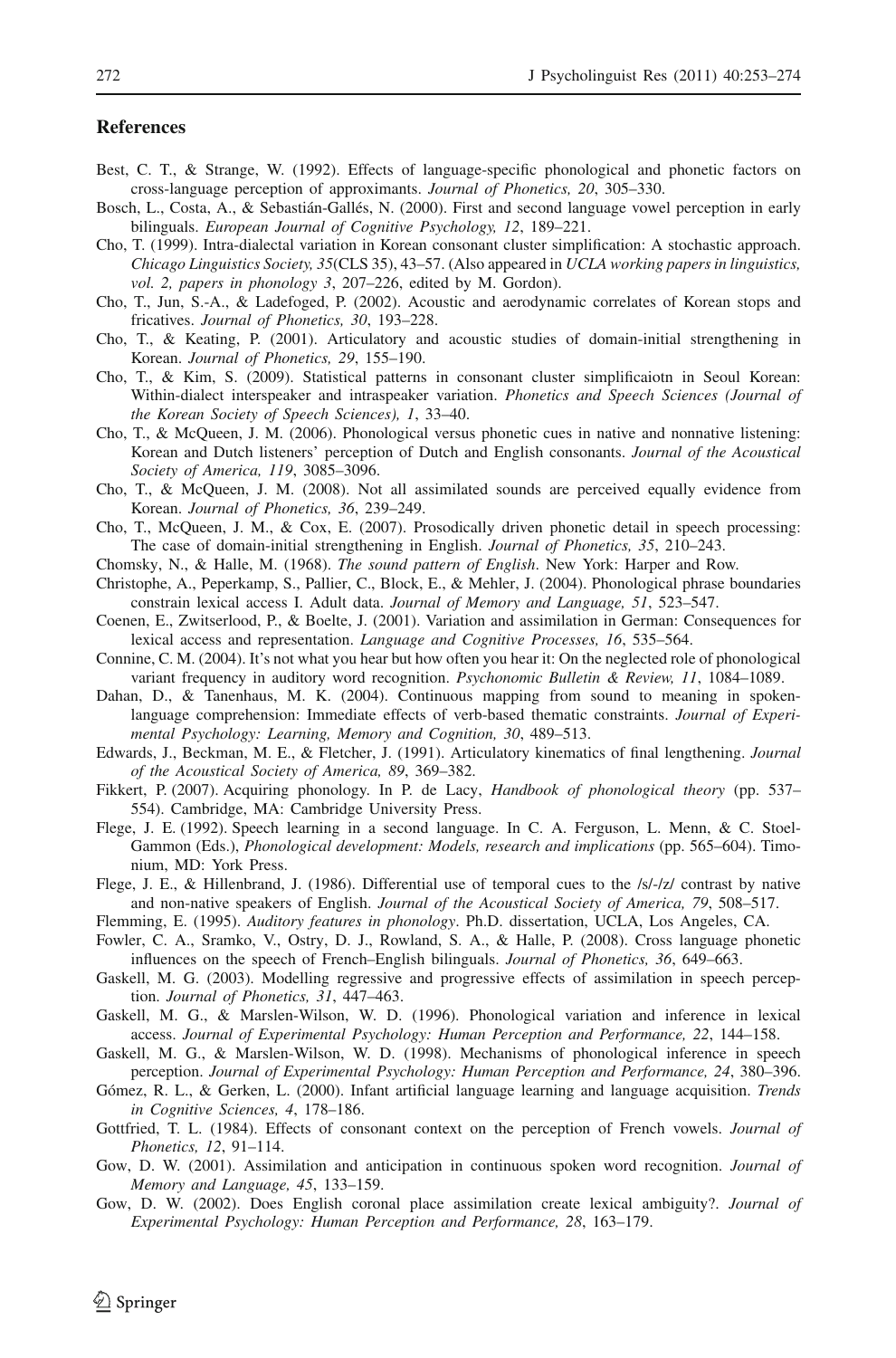- <span id="page-20-4"></span>Gow, D. W., & Im, A. M. (2004). A cross-linguistic examination of assimilation context effects. *Journal of Memory and Language, 51*, 279–296.
- <span id="page-20-14"></span>Hayes, B., Kirchner, R., & Steriade, D. (Eds.). (2004). *Phonetically based phonology*. Cambridge: Cambridge University Press.
- <span id="page-20-15"></span>Hume, E. & Johnson, K. (Eds.). (2001). *The role of speech perception in phonology*. San Diego, CA: Academic Press.
- <span id="page-20-19"></span>Jakobson, R. (1968). *Child language, aphasia, and phonological universals*. The Hague: Mouton.
- <span id="page-20-16"></span>Jun, J. (1995). *Perceptual and articulatory factors in place assimilation: An optimality theoretic approach*. Ph.D. dissertation, UCLA.
- <span id="page-20-17"></span>Jun, J. (2004). Place assimilation. In B. Hayes, R. Kirchner, & D. Steriade (Eds.), *Phonetically based phonology* (pp. 58–86). Cambridge: Cambridge University Press.
- <span id="page-20-11"></span>Jun, S.-A. (1993). *The phonetics and phonology of Korean prosody*. Ph.D. dissertation, The Ohio State University.
- <span id="page-20-12"></span>Jun, S.-A. (2000). K-ToBI (Korean ToBI) labelling conventions version 3. *Speech Sciences (Journal of Korean Association of Speech Sciences), 7*, 143–169. (Also published in *UCLA Working Papers in Phonetics, 99*, 149–173).
- <span id="page-20-28"></span>Kemps, R. (2004). *Morphology in auditory lexical processing: Sensitivity to fine phonetic detail and insensitivity to suffix reduction*. Ph.D. dissertation, Radboud University, Nijmegen (MPI Series in Psycholinguistics, 26).
- <span id="page-20-27"></span>Kemps, R., Ernestus, M., Schreuder, R., & Baayen, H. (2004). Processing reduced word forms: The suffix restoration effect. *Brain and Language, 90*, 117–127.
- <span id="page-20-9"></span><span id="page-20-7"></span>Kim-Renaud, Y.-K. (1976). *Korean consonantal phonology*. Ph.D. dissertation, University of Hawaii.
- Kim, S. (2003). The role of post-lexical tonal contours in word segmentation. In M. J. Solé, D. Recasens, & J. Romero (Eds.), *Proceedings of the 15th international congress of phonetic sciences*. Adelaide Causal Productions.
- <span id="page-20-10"></span>Kim, S. (2004). *The role of prosodic phrasing in Korean word segmentation*. Ph.D. dissertation, UCLA.
- <span id="page-20-13"></span>Kim, S., & Cho, T. (2009). The use of phrase-level prosodic information in lexical segmentation: Evidence from word-spotting experiments in Korean. *Journal of the Acoustical Society of America, 125*, 3373– 3386.
- <span id="page-20-1"></span>Kohler, K. J. (2000). Investigating unscripted speech implications for phonetics and phonology. *Phonetica, 57*, 85–94.
- <span id="page-20-25"></span>Mack, M. (1989). Consonant and vowel perception and production: Early English-French bilinguals and English monolinguals. *Perception & Psychophisics, 46*, 187–200.
- <span id="page-20-20"></span>Macken, M. (1995). Phonological acquisition. In J. A. Goldsmith (Ed.), *The handbook of phonological theory* (pp. 671–696). Cambridge, MA: Blackwell.
- <span id="page-20-21"></span>Mann, V. A. (1986). Phonological awareness: The role of reading experience. *Cognition, 24*, 65–92.
- <span id="page-20-8"></span>Mattys, S. L., White, L., & Melhorn, J. F. (2005). Integration of multiple speech segmentation cues: A hierarchical framework. *Journal of Experimental Psychology: General, 134*, 477–500.
- <span id="page-20-0"></span>McQueen, J. M. (2007). Eight questions about spoken-word recognition. In G. Gaskell (Ed.), *The Oxford handbook of psycholinguistics* (pp. 37–53). Oxford: Oxford University Press.
- <span id="page-20-2"></span>Mitterer, H., & Ernestus, M. (2006). Listeners recover /t/'s that speakers reduce evidence from /t/-lenition in Dutch. *Journal of Phonetics, 34*, 73–103.
- <span id="page-20-5"></span>Mitterer, H., Csépe, V., Honbolygo, F., & Blomert, L. (2006). The recognition of phonologically assimilated words does not depend on specific language experience. *Cognitive Science, 30*, 451–479.
- <span id="page-20-3"></span>Mitterer, H., & McQueen, J. M. (2009). Processing reduced word-forms in speech perception using probabilistic knowledge about speech production. *Journal of Experimental Psychology: Human Perception & Performance, 35*, 244–263.
- <span id="page-20-22"></span>Morais, J. (1985). Literacy and awareness of the units of speech: Implications for research on the units of perception. *Linguistics, 23*, 707–721.
- <span id="page-20-23"></span>Morais, J., Bartelson, P., Cary, L., & Alegria, J. (1986). Literacy training and speech segmentation. *Cognition, 24*, 45–64.
- <span id="page-20-26"></span>Munro, M. (1993). Non-native productions of English vowels: Acoustic measurements and accentedness ratings. *Applied Psycholinguistics, 36*, 39–66.
- <span id="page-20-6"></span>Otake, T., Yoneyama, K., Cutler, A., & van der Lugt, A. (1996). The representation of Japanese moraic nasals. *Journal of the Acoustical Society of America, 100*, 3831–3842.
- <span id="page-20-18"></span>Ranbom, J. L., & Connine, C. M. (2007). Lexical representation of phonological variation in spoken word recognition. *Journal of Memory and Language, 57*, 273–298.
- <span id="page-20-24"></span>Read, C. A., Zhang, Y., Nie, H., & Ding, B. (1986). The ability to manipulate speech sounds depends on knowing alphabetic reading. *Cognition, 24*, 31–44.